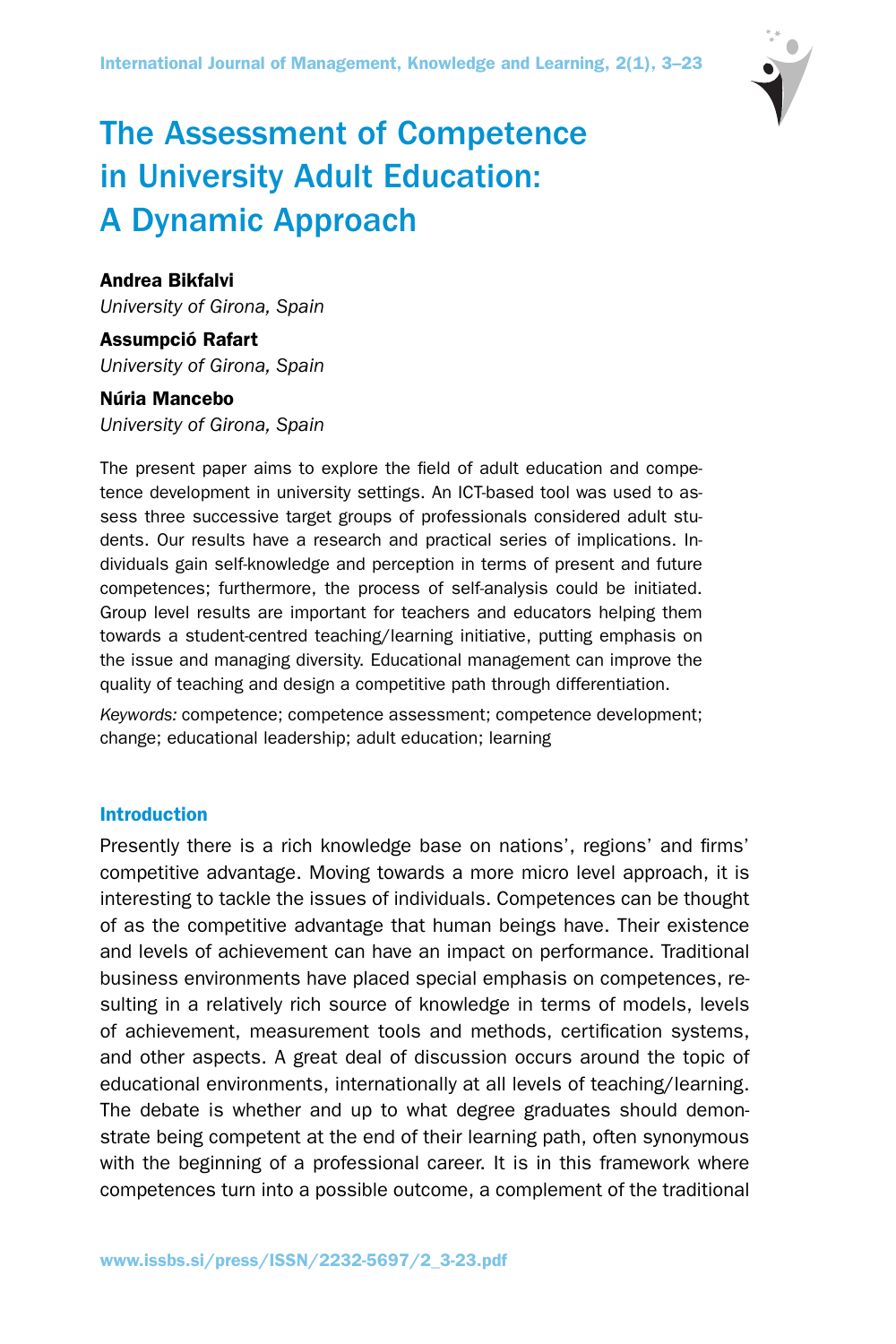knowledge teaching educational system. Most often competences, rather than knowledge, represent an asset highly appreciated by future employers.

Although education has always played a key role in human development, the competence-based educational model was stated explicitly in Europe only after the Bologna Process began. It may have been in use in the UK and outside Europe; however, their importance has been made explicit with the emergence of the unique European Higher Education Area. Because universities are structurally and organizationally complex, due to their hierarchical nature, relative size and the coexistence of multiple structures, they characteristically develop at a slower pace than businesses. Therefore, both decision making and implementation follow a less accelerated rhythm.

On the other hand, university activities are not confined to adolescents and young people, but should extend to adults of all ages who are starting or changing their careers, returning to study or continuing an unfinished career. Adult or mature students represent a special target group for analysis from an educational, social, and professional perspective.

Adult education is often used as an umbrella term and can be defined as the practice of teaching and educating adults. In practice it is associated with training and development, often referred to as professional or workforce development. It can be distinguished from vocational education (classically adult education or adult learning), which is mostly workplacebased for skill improvement, and also from non-formal adult education, which includes learning skills or learning for personal development. The Commission of the European Communities (2006), in its communication entitled 'Adult learning: It is never too late to learn,' defines adult education as follows: 'All forms of learning undertaken by adults after having left initial education and training, however far this process may have gone (e.g., including tertiary education).' A broader definition of the concept can be found in a document that is intended to provide the European terminology for adult learning in order to facilitate common understanding and monitoring of the sector, namely, 'The entire range of formal, non-formal and informal learning activities which are undertaken by adults after a break since leaving initial education and training, and which results in the acquisition of new knowledge and skills' (National Research and Development Centre, 2010, 6).

The present paper has the aim of exploring an emerging trend in the field of human resource management, namely competency modelling and assessment, focusing on adult students who have an initial university career and considerable professional experience. The paper examines empirical evidence in this rather unexplored field. A dynamic perspective is applied, since competences are subject to change, as well as distinguishing the different student groups attending university education.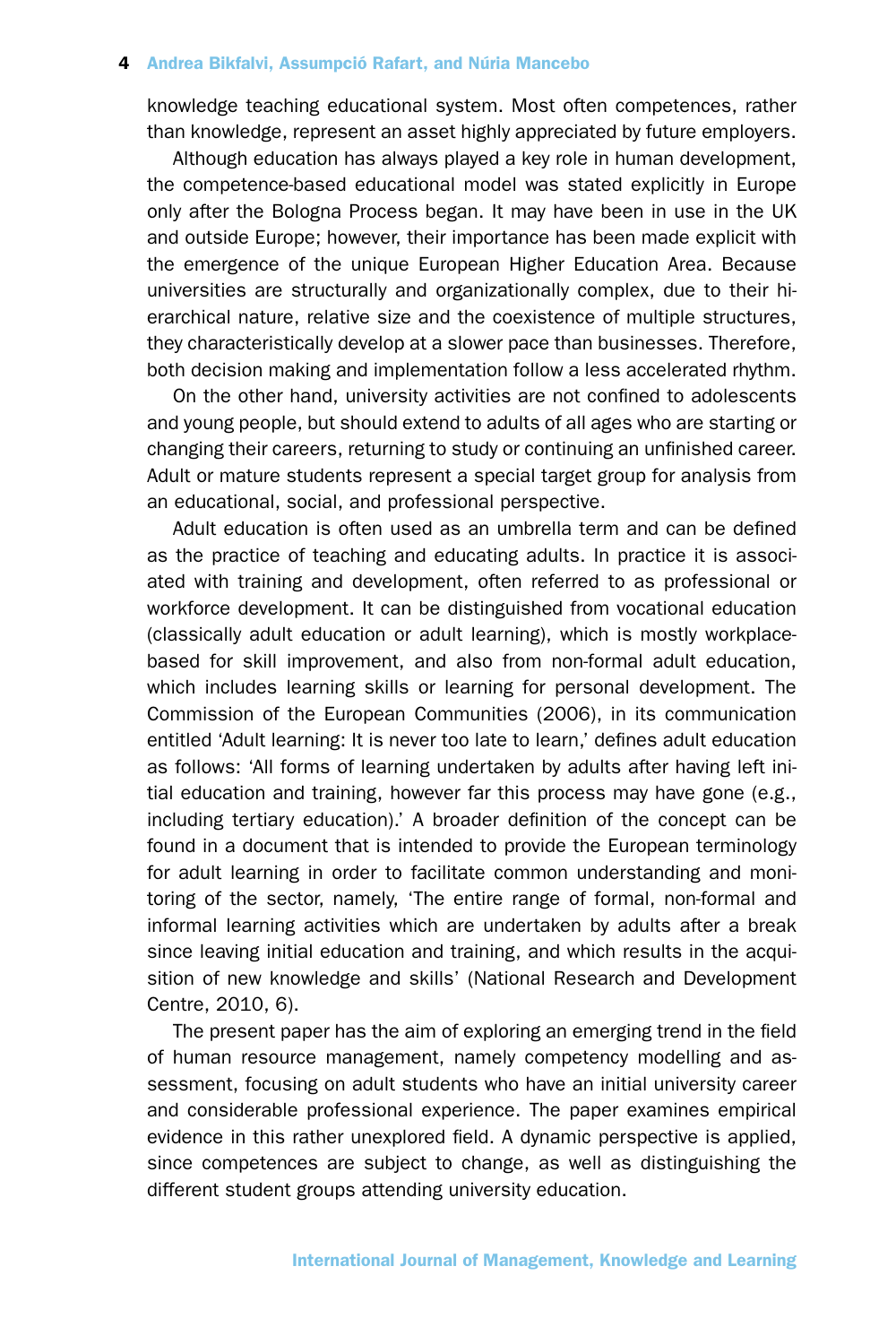In order to fulfil this objective the following research questions have been formulated:

- RQ1 *What are the different strengths and weaknesses that adult students perceive in their competences?*
- RQ2 *What is their vision and attitude towards change relative to competences, in general?*

The paper is structured in six main sections. After the Introduction, we present the relevant literature about adult education and competences. These are the two main pillars of present study, which is intended to fill the research gap detected in previous studies. In Section 3, we describe the methodology used. The results are presented and discussed in Section 4. Section 5 presents the main implications for research and practice, while Section 6 concludes.

## Institutional Framework and Literature Review

As regarded in the Triple-Helix innovation model, all actors – government, academia and business – are important contributors, having often differentiated structure and functioning, while still cooperating towards a common goal. To summarize, policy-makers create the adequate institutional framework and policy measures, academia generates and transfers knowledge, while practitioners convert knowledge into real innovations.

In this section, we describe the two main pillars of our work; adult education, on the one hand, and competences and resulting competence models, on the other hand. Adult education is described from an institutional perspective, while competences and competence models are described using previous relevant work in the field.

## *The Institutional Perspective: Adult Education*

The importance of training and education has always been recognized. They are considered critical contributors to economic competitiveness, growth, as well as social inclusion, among others. Discussion on adults as a special community seem to have started at the beginning of the twentieth century, for an example see the American Library Association study on Libraries and Adult Education published early in 1926 (American Library Association, 1926). Another important era started in the 1990s, when, with the proliferation of computer and the Internet, adults rolled in specific courses in order to gain knowledge that would further help them toward promotion or would give access to a better job.

As understood in the present study and following current trends, such as adults expanding and complementing their initial studies/degrees, it is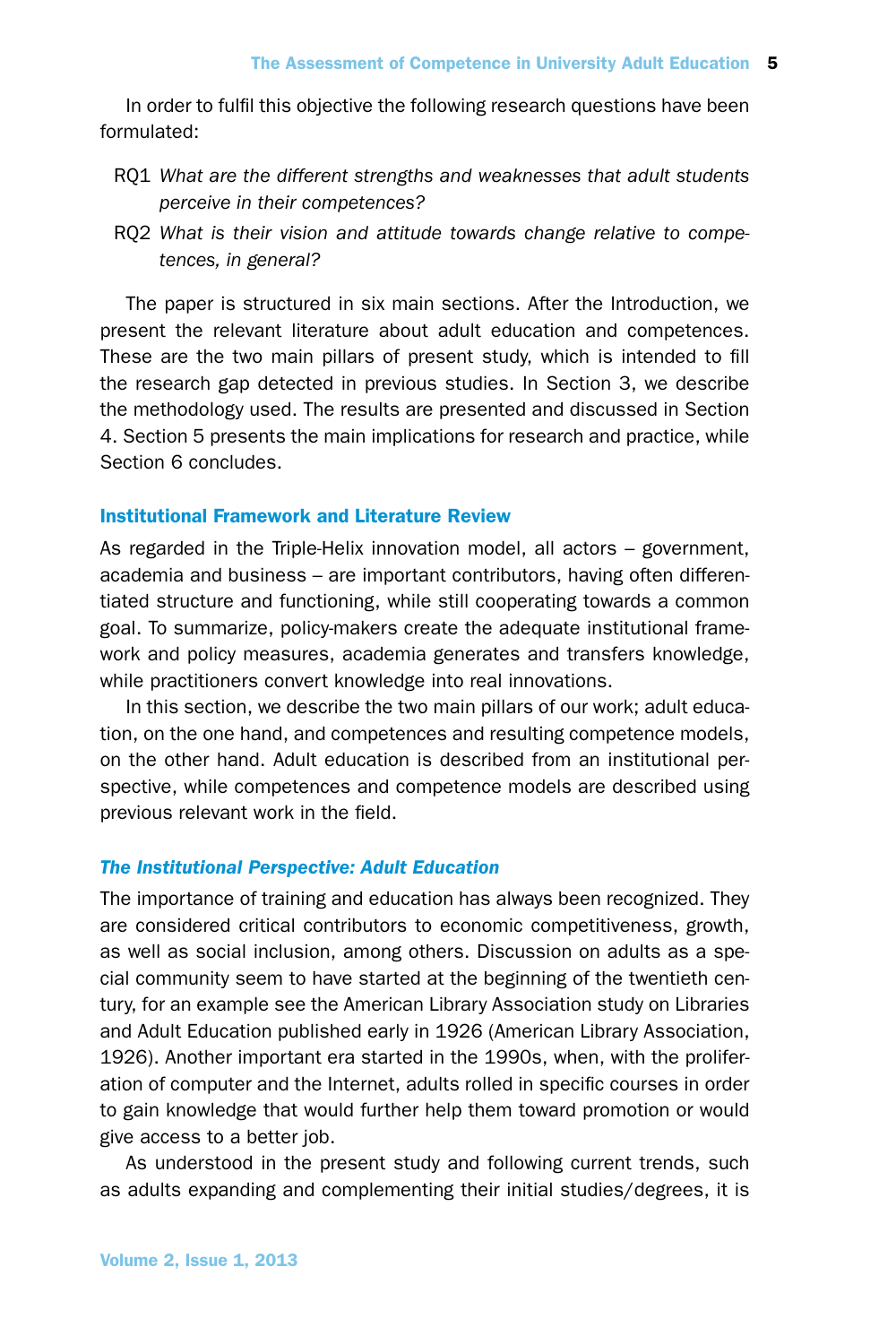relatively recently  $-$  in the last decade  $-$  that important international actors (EU, OECD, UNESCO) have recognized the importance of life-long learning, creating specific communications, reports, research, organizations, programmes, and action plans for its promotion. However, universities, as adult education providers, have contributed relatively little in practice.

In the following we describe some institutional documents that relate to this topic.

A recent study organized under the framework of the 2007 Action Plan on Adult Learning, (National Research and Development Centre, 2010) identifies the main fields of analysis in the adult learning sector. The main dimensions refer to adult learning strategy, policy and legislation, adult skills and competences, access to and participation in adult learning, investment in adult learning, quality of adult learning, and outcomes of adult learning. The particular dimensions of *adult skills and competences* include: digital competences, learning-to-learn, skills for active citizenship and learner persistence, as the main fields of analysis, while the sub-fields of analysis are problem-solving in technology rich environments, literacy, reading, numeracy, and work-related skills.

Although competences are established as the main dimension of adult education and learning, the report on adult education trends and issues in Europe (European Association for the Education of Adults, 2006), under the chapter titled issues and actions to take adult learning and adult education forward in Europe, describes the following: quality and development in adult education, recognising and validating other forms of learning, basic skills and *key competencies* – emerging issues, active citizenship and adult learning, local learning centres, partnerships and decentralisation, the research base for adult education and learning, the training and development of adult education personnel. It is interesting to observe that the competence issue is labelled as an emerging issue.

Conceptually, adult education is a broad topic and different documents, both institutional and research-oriented, deal with the concept definition, delimitation, and characteristics. The report by Powell, Smith, and Reakes (2003) aims towards *defining common issues across Europe for adult education* and it provides a historical approach to the term, as well as valuable comments regarding definition, concepts, and a country-specific approach regarding the term for a limited number of countries. It is interesting to reproduce the phrase 'there is a common understanding of adult education, but not a common definition.'

Another recent study on the role of higher education institutions as providers of continuous professional learning and adult education (Directorate-General for Education and Culture, 2011) discusses the *stereotype of the adult student.* The report states that the standard vision of adult learn-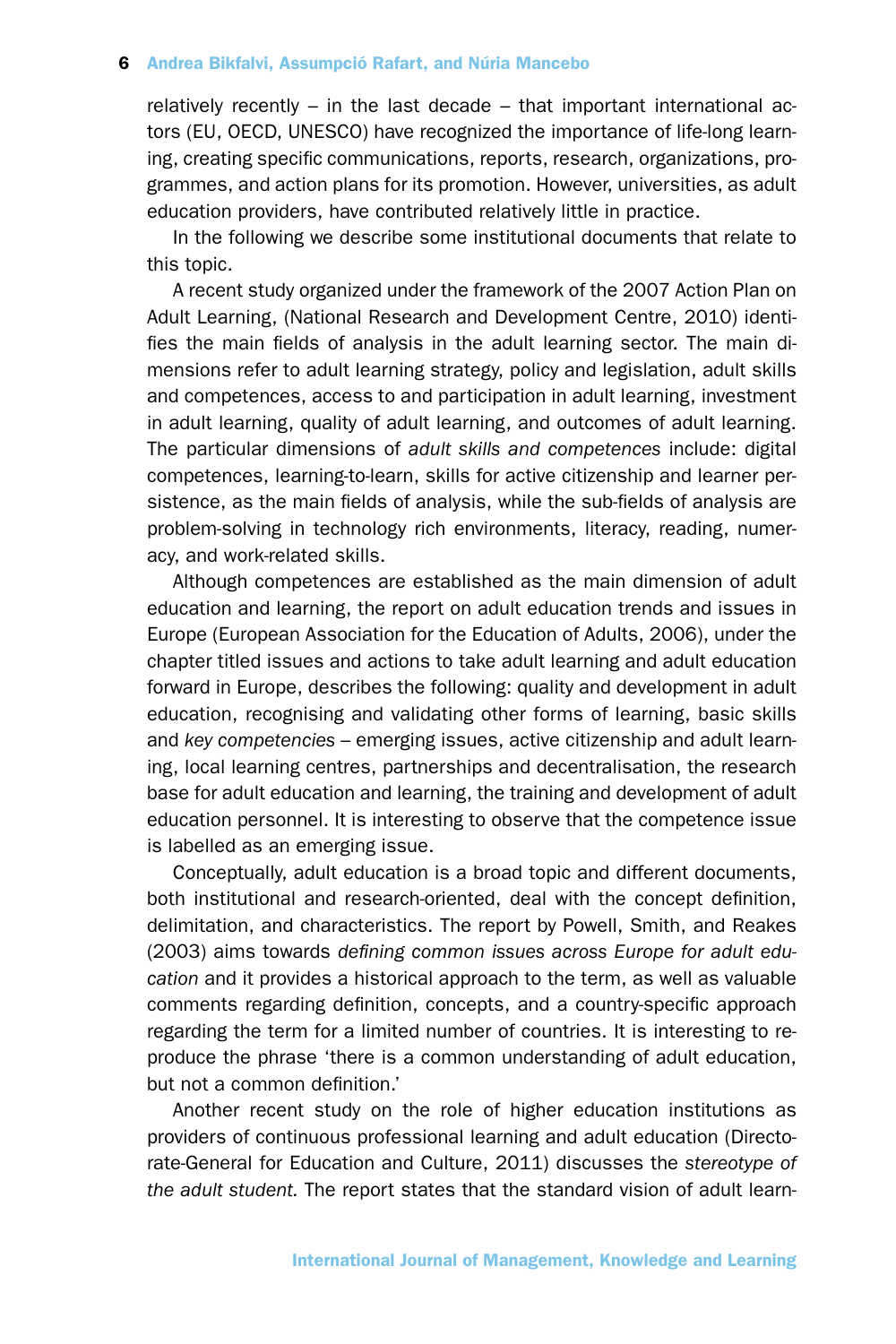#### The Assessment of Competence in University Adult Education 7

| Characteristic                           | Adult student                                                            | Young student                                          |
|------------------------------------------|--------------------------------------------------------------------------|--------------------------------------------------------|
| Age                                      | >25                                                                      | $25$                                                   |
| Motive to access education               | Gain complementary<br>knowledge/degree                                   | Gain initial<br>knowledge/degree                       |
| Short term objective                     | Increase the<br>knowledge base                                           | Pass final exam                                        |
| Motivation to study                      | Higher                                                                   | Varied                                                 |
| Capacity towards content understanding   | Higher                                                                   | Lower                                                  |
| Capacity to memorize                     | Lower                                                                    | Higher                                                 |
| Capacity to interconnect knowledge areas | Higher                                                                   | Lower                                                  |
| Study routine                            | Lower                                                                    | Higher                                                 |
| Professional experience                  | Higher                                                                   | None or lower                                          |
| Availability for class attendance        | Lower                                                                    | Higher                                                 |
| Contribution to class discussion         | Higher                                                                   | Lower                                                  |
| Main barriers to learning                | Lack of time; Profes-<br>sional life, personal<br>life and study balance | High distraction<br>Lack of achievement<br>orientation |
| Competence levels                        | Higher                                                                   | Lower                                                  |
| Study performance                        | Equal or higher                                                          | Equal or lower                                         |

| <b>Table 1</b> Characteristic of Adult Students: Pragmatic Evidences |  |  |
|----------------------------------------------------------------------|--|--|

ers has been based on the unfounded stereotype that adults are less effective learners simply because they are adults (Kasworm, 1990). This has often been linked to the loss of memory and the lack of the necessary flexibility to adopt new perspectives. However, this stereotype has largely been refuted by research.

Regarding both teaching and learning, adult students are valuable from a variety of perspectives, as they can bring valuable input to class discussion, they make sense of new information and new situations, and their results are no worse than those of younger students. Interestingly, one problem is that, even if adults are not less effective learners, they may believe they are and act upon these shared stereotypes; consequently, this may push them away from higher education. Therefore, one important aspect is *motivation* (Aramo-Immonen et al., 2011).

Adult students have received a great deal of attention in the field of psychology and much less in management. According to the authors' experience and the findings of few studies detected in this particular field, we generate a profile of the adult student. The contrast is even more interesting when we compare this group to regular young students (see Table 1).

The Employment and Training Administration (2007) report describes adult learners in Higher Education and makes considerable efforts to identify *barriers to success* and strategies to improve the results. Although spe-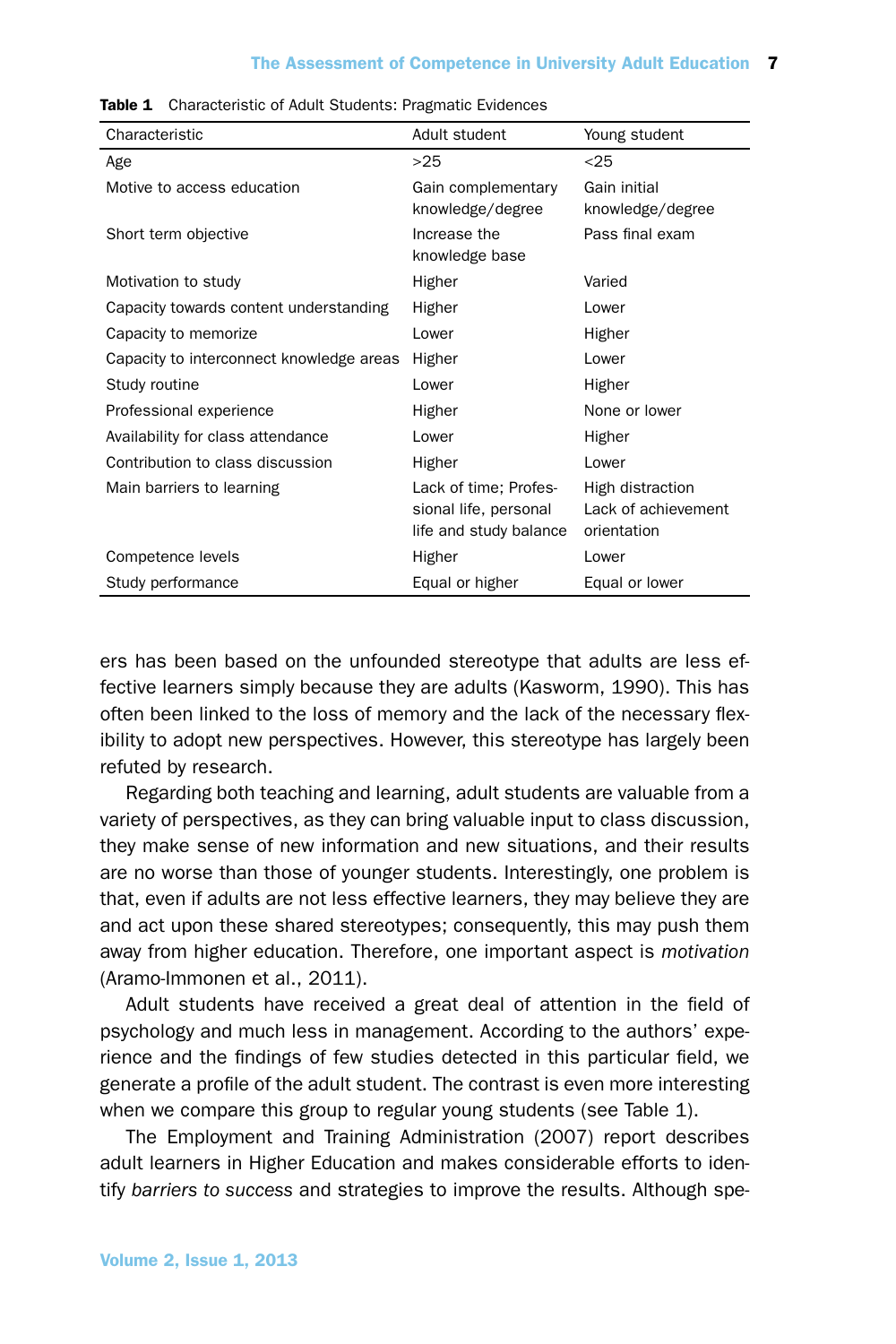cific to the US, the general message is valid for all countries and is formulated according to the following key aspects:

- •*accessibility:* greater flexibility and more accelerated learning options are needed for adult learners,
- •*affordability:* new strategies of student aid and institutional financing are necessary to support the needs of adult learners,
- •*accountability:* efforts to monitor quality and drive improved outcomes must incorporate measures of adult learner success and finally
- •*recommendations:* a plan for addressing adult learners' needs in higher education.

Another important aspect is *institutional commitment.* Universities and governments commit to promoting life-long learning and consequently adult education. This is formalized in the document published by the European Association of Universities (2008), which states that universities commit to the following lines of actuation: embedding concepts of a widening access and lifelong learning in their institutional strategies, providing education and learning to a diversified student population, adapting study programmes to ensure that they are designed to widen the participation and attract returning adult learners, providing appropriate guidance and counselling services, recognising prior learning, embracing lifelong learning in quality culture, strengthening the relationship between research, teaching and innovation in the context of lifelong learning, consolidating reforms to promote a flexible and creative learning environment for all students, developing partnerships at local, regional, national and international level to provide attractive and relevant programmes, and acting as role models of lifelong learning institutions.

Still at university level, but considering the other side of the coin, the key issue is what kind of *professional is needed in adult education.* At institutional level, the research reported by Research voor Beleid (2010) defines a set of generic competencies, specific competences directly involved in the learning process and specific competencies supportive of the learning process, as well as potential ways of using them. Among the potential ways of making use of the set of key competences, we highlight the options of self-assessment and evaluation, selection of training courses, assessment of competences, and continuous professional development.

In summary, there is great institutional interest in the field of adult education and competencies appear to be an emerging trend. Although their importance is recognized, relatively little research has been conducted in the field, especially focusing on exploring the conjunction of university adult education and competence assessment. In the present paper, we aim to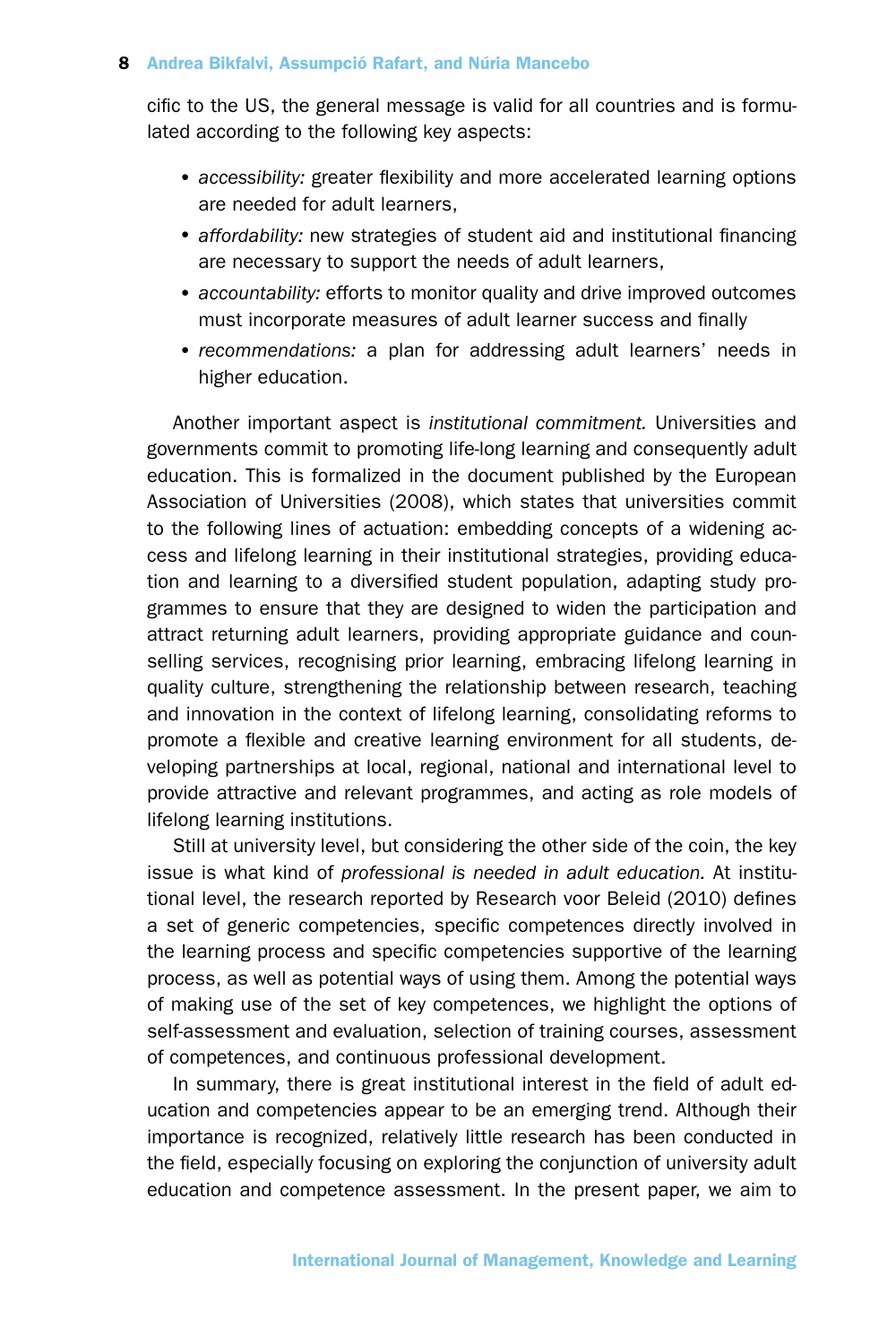target this specific field, keeping in mind the degree of complexity and challenging nature of our task.

## *Literature Review: Competences and Competence Models*

In general, the term 'competences' refers to the traits, knowledge, skills, experience, and values that an individual needs to accomplish his or her tasks. Competences are also defined as behaviour models (Roberts, 1997), or as hidden characteristics of personality with an effect on performance at work (Spencer & Spencer, 1993). Based on these definitions, our rationale is that the assessment of competences is an important means of anticipating work-role performance, and thus, competence evaluation becomes an important instrument in several stages of human resource development.

The variety of definitions and approaches related to competence is no less than the variety of perspectives on adult education discussed above. Professional associations in the field, as well as research, deal constantly with this matter. Universities have only relatively recently turned their attention explicitly to competences as a way of preparing students for real professional settings. In their work, Draganidis and Mentzas (2006) make a review of systems and approaches for competency-based management. We complement their table of definitions (Table 2) in order to capture the existing variety.

Models of competence are a descriptive tool that identifies the competences needed to operate in a specific role within a job, occupation, organization, or industry. Simply stated, a competency model is a behavioural job description that must be defined for each occupational function and each job (Fogg, 1999). According to Shippman et al. (2000) 7 to 9 competences are necessary for a job, often varying according to work type, position, organizational environment or culture. Competences organized according to different criteria form competence models habitually mapping the constituting elements and the relationships established between them. For the specific example of the present research we use the Cycloid competence model for project management developed by Liikama (2006).

Although similar studies using exactly the same tool in adult education context have not been conducted, there are other publications describing the use of this Evolute platform tool in similar settings. These studies describe the cases of Tampere University of Technology at Pori in Finland (Kantola, Vanharanta, & Karwowski 2005; Kantola, Karwowski, & Vanharanta, 2011), Brunel University West London in the UK (Makatsoris, 2009), engineering students in South Korea (Chang, Kantola, & Vanharanta, 2007), university students in South Korea and Finland at three different universities (Chang et al., 2009), and the University of Girona in Spain (Bikfalvi et al., 2007).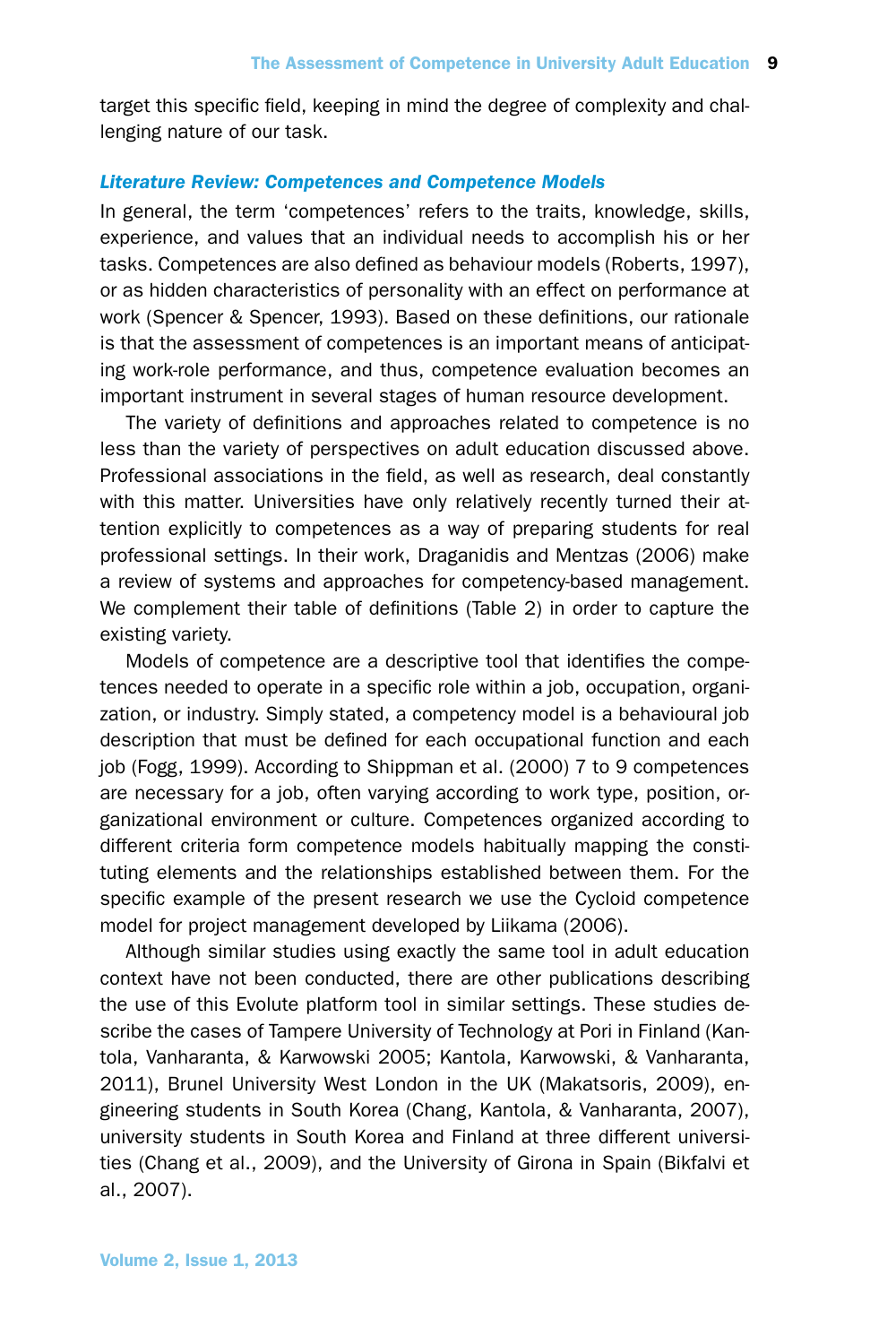| Author                                                           | Definition                                                                                                                                                                                                                                                                                                                           |
|------------------------------------------------------------------|--------------------------------------------------------------------------------------------------------------------------------------------------------------------------------------------------------------------------------------------------------------------------------------------------------------------------------------|
| Wikipedia                                                        | The ability of an individual to do a job properly.                                                                                                                                                                                                                                                                                   |
| Boyatzis (1982)                                                  | Underlying characteristics of an individual, which are causally<br>(change in one variable causes change in another) related to<br>effective job performance.                                                                                                                                                                        |
| Spencer and<br>Spencer (1993)                                    | A subjacent characteristic in a person that is causally related to<br>performance, referred to superior criteria in a job or situation.                                                                                                                                                                                              |
| HR-XML                                                           | A specific, identifiable, definable, and measurable knowledge, skill,<br>ability, and/or deployment-related characteristic (e.g. attitude,<br>behaviour, physical activity), which a human resource may possess<br>and which is necessary for, or material to, the performance of an<br>activity within a specific business context. |
| Oracle                                                           | Knowledge, skills, abilities, and personal traits that an individual<br>should have to be effective on the job.                                                                                                                                                                                                                      |
| <b>International Project</b><br>Management<br>Association (2006) | A competence is a collection of knowledge, personal attitudes,<br>skills, and relevant experience needed to be successful in a certain<br>function.                                                                                                                                                                                  |
| DeSeCo (N.d.)                                                    | It is more than just knowledge and skills. It involves the ability to<br>meet complex demands by drawing on and mobilizing psychosocial<br>resources (including skills and attitudes) in a particular context.                                                                                                                       |
| University of Girona<br>(2006)                                   | A complex concept linking different kinds of knowledge that an<br>individual acquires in different contexts, moments, and ways through<br>his life, with different situations or problems the individual could<br>front and resolve, which could have different complexity degrees.                                                  |
| American Job<br>Center                                           | The capability to apply or use a set of related knowledge, skills, and<br>abilities required to successfully perform 'critical work functions' or<br>tasks in a defined work setting.                                                                                                                                                |

Table 2 Competence Concept Definition Examples

Notes Adapted from Draganidis and Mentzas (2006)

It is also interesting to consider the more specific human resource management perspective on competences. The *Human Resource Management Review* dedicated an edition in 2008 to critical issues in HRM theory and practice, and diversity management is one of the topics considered. Although diversity is often linked to age, gender, race, and background (Liakhovitski, Stone-Romero, & Jaccard, 2008; Dencker, Joshi, &, Marocchio, 2008) – characteristics that are difficult or impossible to change – in this paper, we focus on competence diversity, a field that is much easier to change.

From this section, it is clear that there does not seem to be a wellaccepted unique definition of the term competence nor there is any generally accepted operational limitation for the term adult education.

Therefore, for the purpose of the present study a generic definition of competence will be used, namely *knowledge, skills and abilities as contributors in successful job performance.* Regarding adult education, we also opt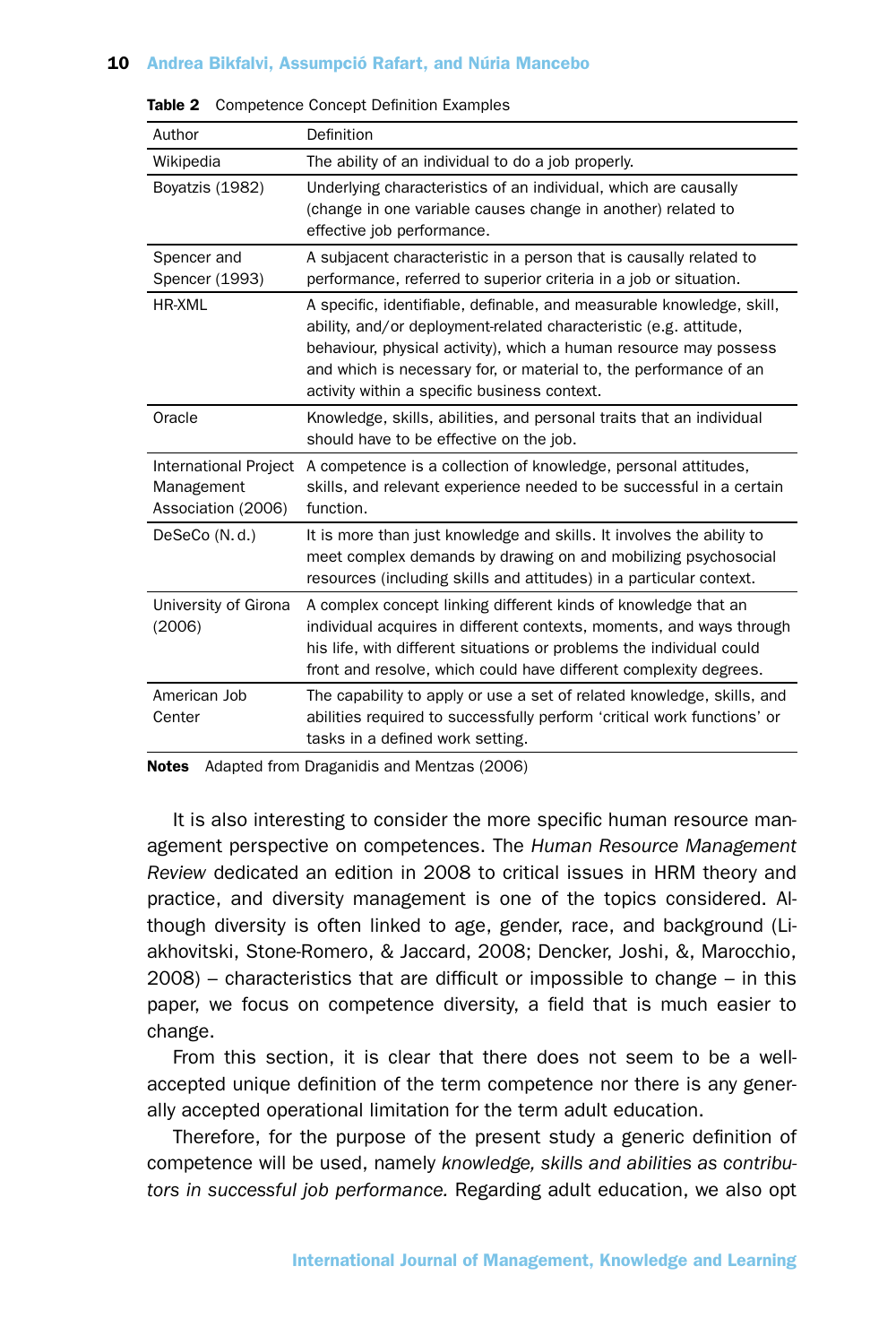for a broad definition; adult education is thus understood as the *range of activities undertaken by adults to acquire new knowledge and skills.*

## Methodology

The process of moving towards a European Higher Education Area is meant to offer the opportunity of high-level (superior) degree studies to those who start out studying for medium-level (technical) degrees. It is interesting to consider a special target group, adult professionals wishing to move from a medium degree (Technical Architecture) to a superior degree (Construction Engineering) by attending a 1-year additional pack of specific courses in order to attain the higher status and recognition of the latter degree.

The evaluation method utilized in this study was developed on the generic, Internet-based, computer application environment Evolute. The application involves the use of self-evaluation in assessment through an ICTbased tool adapted to the project management work role. In the application, statements describing various aspects of project manager competences are linguistic variables. Day-by-day situations described in the present (actual) and in the future (desired) capture the individual's vision through 120 statements. The gap between the actual and the desired states, often called *creative tension* or *intentional change,* shows possible fields of intervention and motivation to learn and develop further.

In practical terms, the study was conducted using three different groups of participants. Participants were asked to complete a self-evaluation and a post-evaluation questionnaire. Once all statements have been answered, the application provides an immediate result in the form of a graph or *competence map.* Participants have the option to consider the results at different levels of aggregation (30 competences, 6 groups of competences, or 2 main groups of competences), and a variety of graphs according to their current level of competences (blue bar), target level of competences (red bar), or creative tension, the gap between the present and future state.

The step-by-step description of the methodology used for the two groups is depicted in Figure 1, which also shows the typology and role of the main participants.

Participants were provided with a written guide describing the objective of the evaluation, the step-by-step process, and a sample interpretation of the resulting report of a competence map. The evaluations took place in a regular university PC room with assistance offered during the sessions.

Although this ICT-based tool, available through regular Internet connection, permits self-assessment conducted outside the university setting, we prefer a guided and assisted session, gathering participants and providing them with the necessary information and explanations. This ensures that the participants know and understand all the issues related to the exer-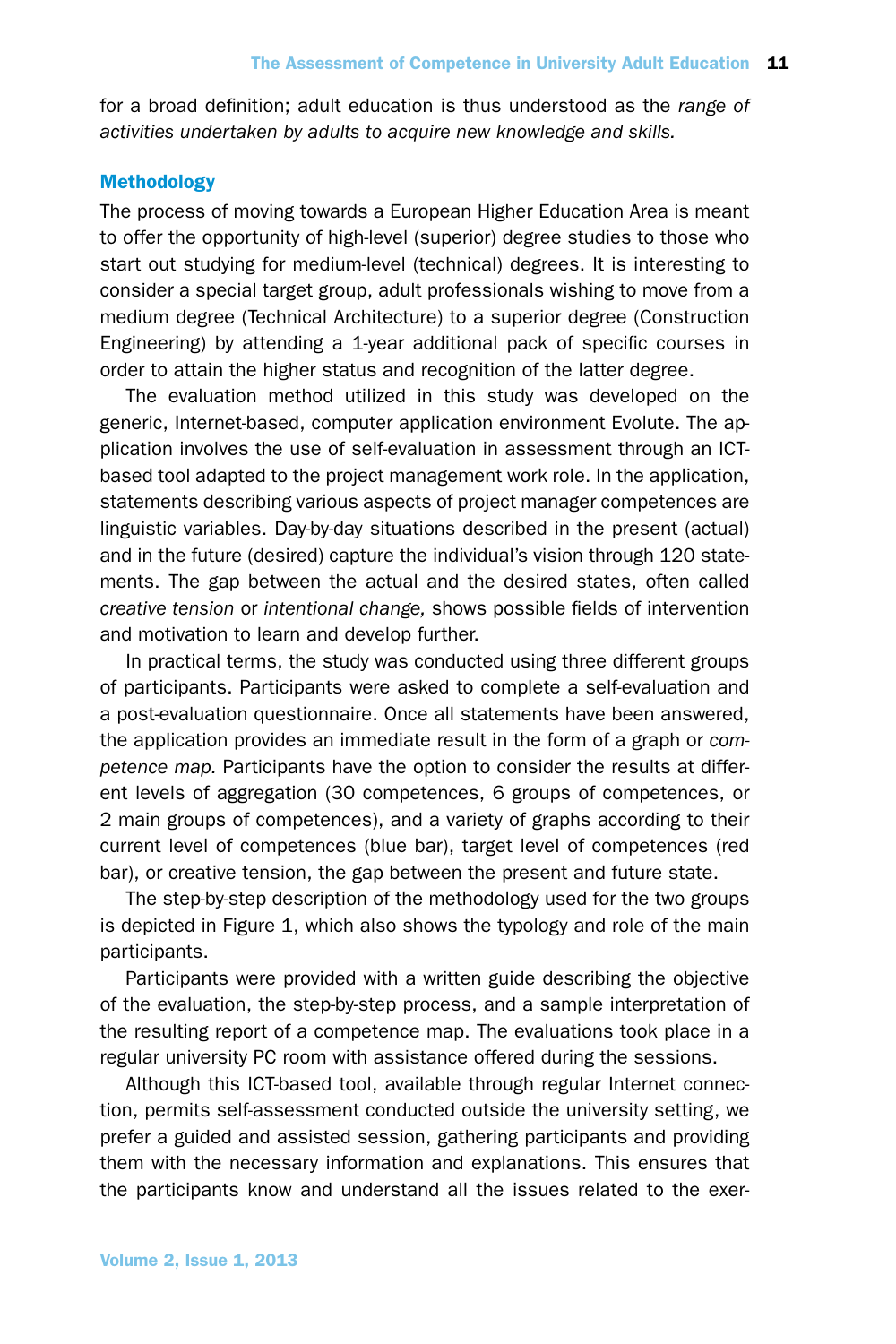| Educator                      | Student                    | Administrator Task   |                                                  |
|-------------------------------|----------------------------|----------------------|--------------------------------------------------|
| Step 1                        |                            |                      | Conduct self-evaluation                          |
| Step $2 \cdot$                |                            | $\rightarrow$ Step 2 | Detect and send functioning and/or content error |
| Step 3                        |                            | $\rightarrow$ Step 3 | Prepare and send a list of participants          |
| Step $4 \rightarrow$ Step 4   |                            |                      | Explain method and provide documentation         |
| Step 5                        |                            |                      | Reserve PC rooms                                 |
|                               | Step $6 \leftarrow$ Step 6 |                      | Communicate the date and place of evaluation     |
|                               |                            | Step 7               | Create ICT platform users                        |
|                               | Step 8                     |                      | Conduct self-evaluation                          |
|                               | Step 9                     |                      | Interpret individual results                     |
| Step 10                       |                            |                      | Show and comment aggregated group/class results  |
| Step $11 \rightarrow$ Step 11 |                            |                      | Deliver post-evaluation questionnaire            |
| Step $12 \rightarrow$ Step 12 |                            |                      | Deliver filled in post-evaluation questionnaire  |

Figure 1 Step-by-Step Methodology Applied in the Project by Roles and Tasks (adapted from Bikfalvi et al., 2007)

Table 3 Post-Evaluation Questionnaire Constructs' Cronbach Alpha Values

| Constructs                                                          | Cronbach alpha | Cronbach alpha if item deleted |
|---------------------------------------------------------------------|----------------|--------------------------------|
| Professional experience, a contributor<br>to competence development | 0.745          | 0.751 (Social skills)          |
| Education, a contributor to competence<br>development               | 0.786          | 0.804 (Self-knowledge)         |
| Need for change                                                     | 0.678          | 0.702 (Self-knowledge)         |
| Intention to change                                                 | 0.781          | 0.828 (Self-knowledge)         |
| Subjective validity of the tool                                     | 0.736          | 0.793 (Self-knowledge)         |

cise. Once the students had been fully informed about the process and the purpose of the study, they participated voluntarily in the experiment. No specific incentive was provided; howver, their curiosity to conduct selfevaluation providing immediate results in the form of a 'competence map picture' made students participate actively.

The framework for conducting the competence evaluation of adult students is called 'Development of organizational behaviour for health and safety.' A total of 202 subjects filled in the evaluation and afterwards 116 completed the post-evaluation questionnaire. Before data analysis and refinement, we conducted a reliability analysis (Table 3). The most widely used reliability coefficient is Cronbach's coefficient alpha with an acceptance level at least 0.7 (Nunnally & Bernstein, 1994). Coefficient alpha is estimated as an indication of how the sample of items performs in capturing the construct. In the majority of the considered constructs, the coefficient alpha values exceeded the conventional minimum demonstrating fair internal consistency and hence reliability of the scale used.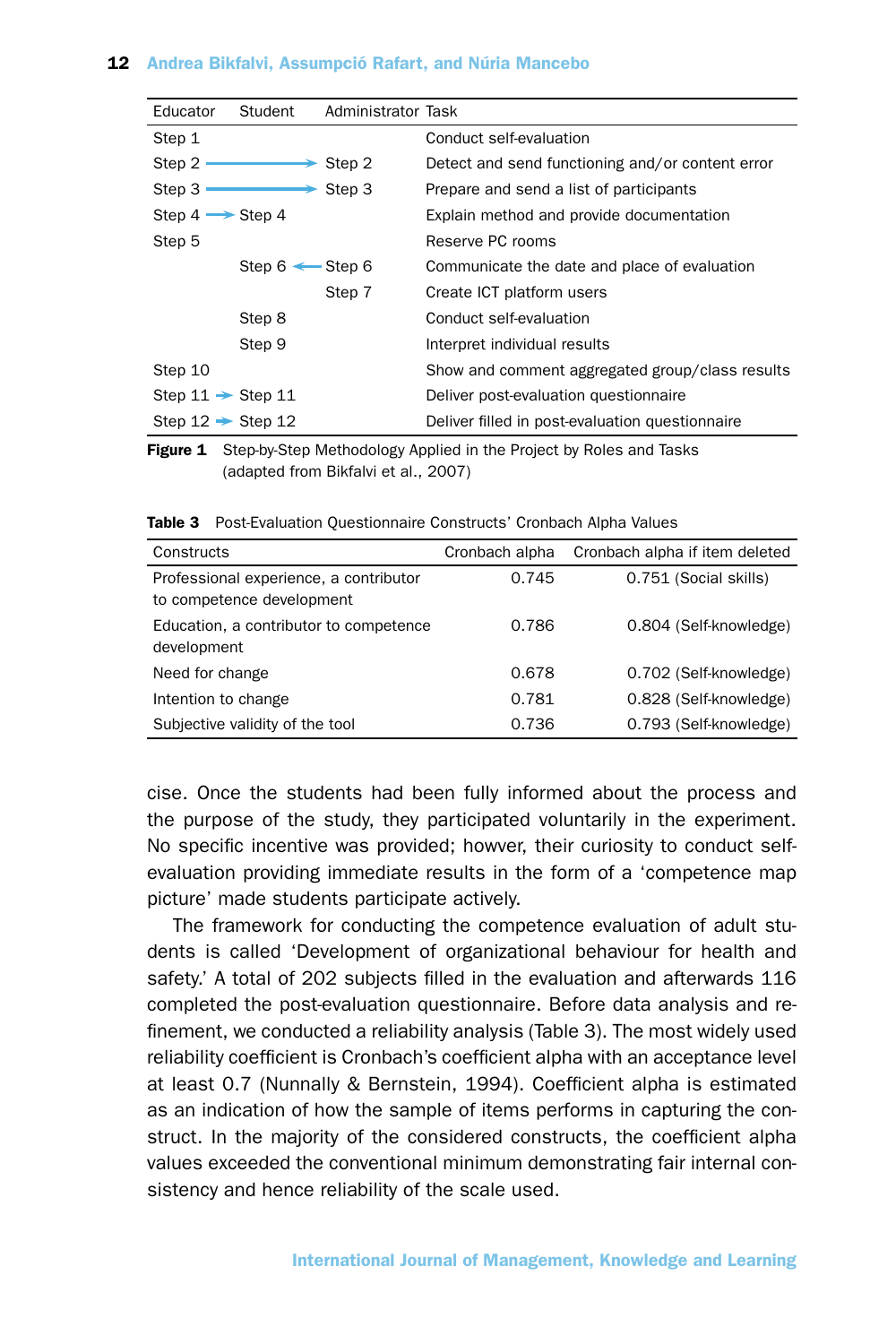| Item                                                      |                                                                  | Year 2009/2010 Year 2010/2011 Year 2011/2012 |                        |  |  |  |
|-----------------------------------------------------------|------------------------------------------------------------------|----------------------------------------------|------------------------|--|--|--|
| Framework subject for conducting<br>competence evaluation | Development of organizational behaviour for health<br>and safety |                                              |                        |  |  |  |
| Present degree                                            |                                                                  | Technical Architecture (3 years study)       |                        |  |  |  |
| Future degree                                             | Construction Engineer (4 years study)                            |                                              |                        |  |  |  |
| Target population                                         | 88                                                               | 78                                           | 70                     |  |  |  |
| Valid competence evaluations                              | 52                                                               | 43                                           | 36                     |  |  |  |
| Response rate                                             | 59.1%                                                            | 55.1%                                        | 51.4%                  |  |  |  |
| Valid post-evaluations                                    | 47                                                               | 38                                           | 31                     |  |  |  |
| Self-evaluation                                           | During<br>December 2009                                          | During<br>October 2010                       | During<br>October 2011 |  |  |  |

|  | Table 4 Methodological Summary of the Research |  |  |  |
|--|------------------------------------------------|--|--|--|
|--|------------------------------------------------|--|--|--|

Those who stated that they had no experience in the field of project management were asked to consider their student career as a project that they were managing, and relate their responses to that. Table 4 is a summary of the methodological aspects of the study.

# Results and Discussion

This section presents the results compiled in the framework of the study, and they are organized as follows. First, we describe the profile of respondents in order to gain insights on the characteristics of the analysed adult student group. Second, we present the results of the self-evaluation phase, which reflects competence levels grouped in perceived strengths and weaknesses. Third, we show outputs of the post-evaluation phase which collected opinions, intentions, and willingness to change.

### *Profile of Respondents*

In total more than half of the students registered in the course completed the self-evaluation phase and more than 80% of those filled in the postevaluation questionnaire. The main descriptive features of respondents are presented in Table 5. In general, we highlight the large proportion of adult students combining studies with full time work. Two thirds have more than 5 years of work experience. One third are women and their overall mean age is approximately 33 years. This characteristic is entirely in line with the general characteristic of the entire population (Technical Architecture graduates) where in all courses considered since its first edition academic course 1999/2000 male graduates exceed female ones in the proportion of two thirds. We believe that the sample obtained is an accurate representation of the population, except for their higher motivation and commitment to all types of exercises and activities, as demonstrated by their willingness to engage actively with the present study. No important differences can be ob-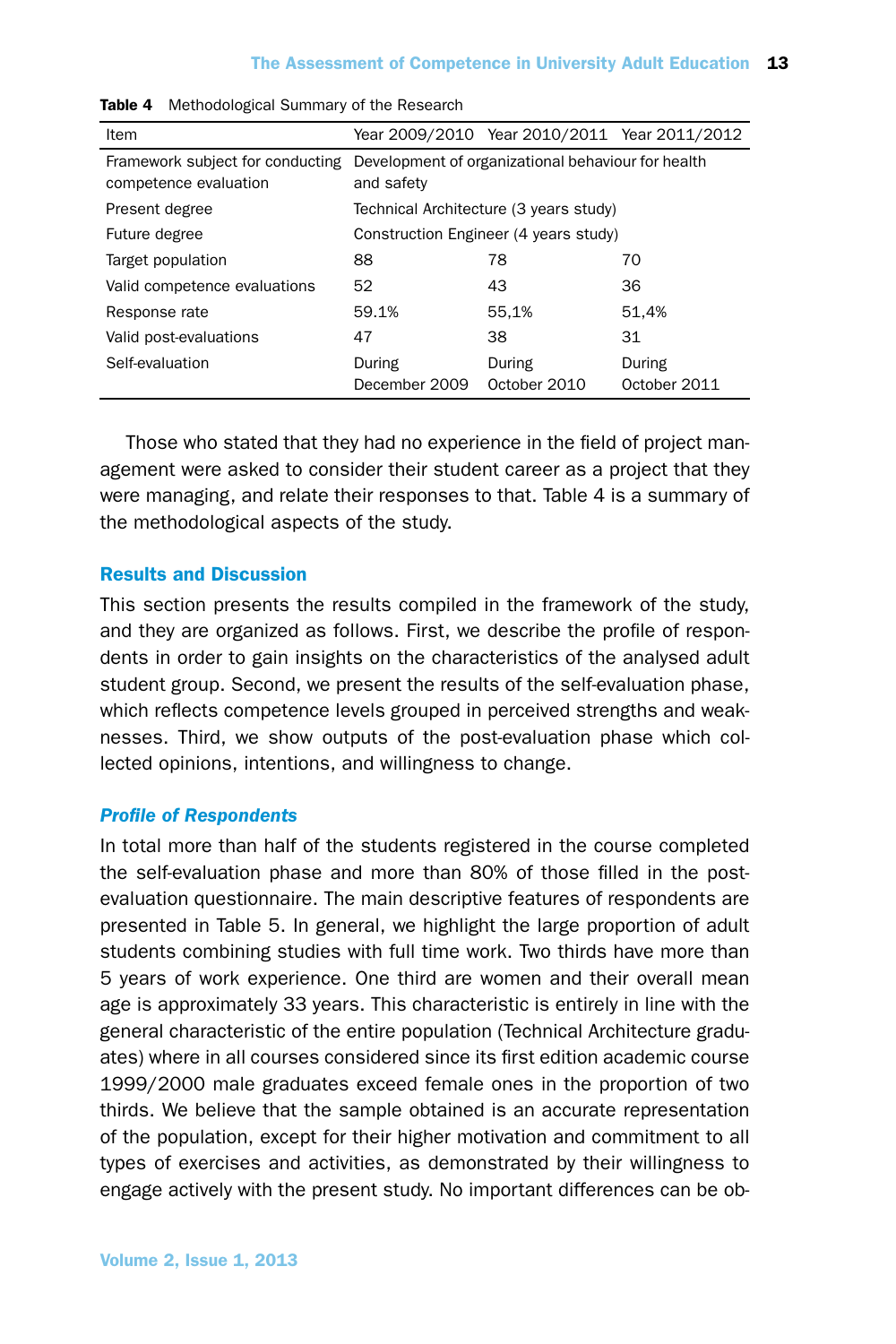| Item                                  | Total          |      |                | 2009 |              | 2010 |                | 2011 |  |
|---------------------------------------|----------------|------|----------------|------|--------------|------|----------------|------|--|
|                                       | N              | %    | N              | %    | N            | %    | N              | %    |  |
| Actual study and/or working situation |                |      |                |      |              |      |                |      |  |
| Full time student                     | 9              | 7.8  | 3              | 6.4  | 3            | 7.9  | 3              | 9.7  |  |
| Studies and work - part time          | 21             | 18.1 | 5              | 10.6 | 9            | 23.7 | 7              | 22.6 |  |
| Studies and work - full time          | 76             | 65.5 | 37             | 78.7 | 25           | 65.8 | 14             | 45.2 |  |
| N/A                                   | 10             | 8.6  | $\overline{2}$ | 4.3  | $\mathbf{1}$ | 2.6  | 7              | 22.6 |  |
| Total                                 | 116            | 100  | 47             | 100  | 38           | 100  | 31             | 100  |  |
| Actual working experience             |                |      |                |      |              |      |                |      |  |
| Non-existent                          | $\overline{2}$ | 1.7  | $\mathbf 0$    | 0.0  | $\Omega$     | 0.0  | $\overline{2}$ | 6.4  |  |
| Some to 5 years                       | 34             | 29.3 | 15             | 31.9 | 13           | 34.2 | 6              | 19.4 |  |
| More than 5 years                     | 80             | 69.0 | 32             | 68.1 | 25           | 65.8 | 23             | 74.2 |  |
| Total                                 | 116            | 100  | 47             | 100  | 38           | 100  | 31             | 100  |  |
| Gender                                |                |      |                |      |              |      |                |      |  |
| Female                                | 40             | 34.5 | 18             | 38.3 | 14           | 36.8 | 8              | 25.8 |  |
| Male                                  | 76             | 65.5 | 29             | 61.7 | 24           | 63.2 | 23             | 74.2 |  |
| Total                                 | 116            | 100  | 47             | 100  | 38           | 100  | 31             | 100  |  |
| Age                                   |                |      |                |      |              |      |                |      |  |
| Mean (years)                          | 33.1           |      | 33.3           |      | 32.6         |      | 33.3           |      |  |

Table 5 Profile of Adult Students as Project Managers

served between the population taking the degree and those in the sample. Minor differences arise in the case of the last group analysed compared with the previous two groups, which are more similar. We detect a minor increase in the proportion of full time students, as well as the proportion of those with no work experience.

# *Competence Evaluation*

The aggregated results (all professional students) are presented in Table 6. The information is extracted from the detailed 30 level competence map. Competences are ordered based on decreasing creative tension. This ordering is helpful in order to determine perceived strengths and weaknesses.

The results indicate that the highest creative tension is perceived for *stress tolerance* (defined as the ability to handle unfavourable, tiring and stressful matters and situations and strong emotions), *language proficiency* (ability and courage to use foreign languages), and *communication* (sincere listening and sending messages), irrespective of the course considered. These are complemented with *relationship building* (establishing, maintaining and developing beneficial relationships and unofficial networks) and *innovativeness* (natural and open attitude towards new ideas, views and information) in the first period considered, with *understanding others* (perceiving, considering and understanding other peoples' emotions and views) and *de-*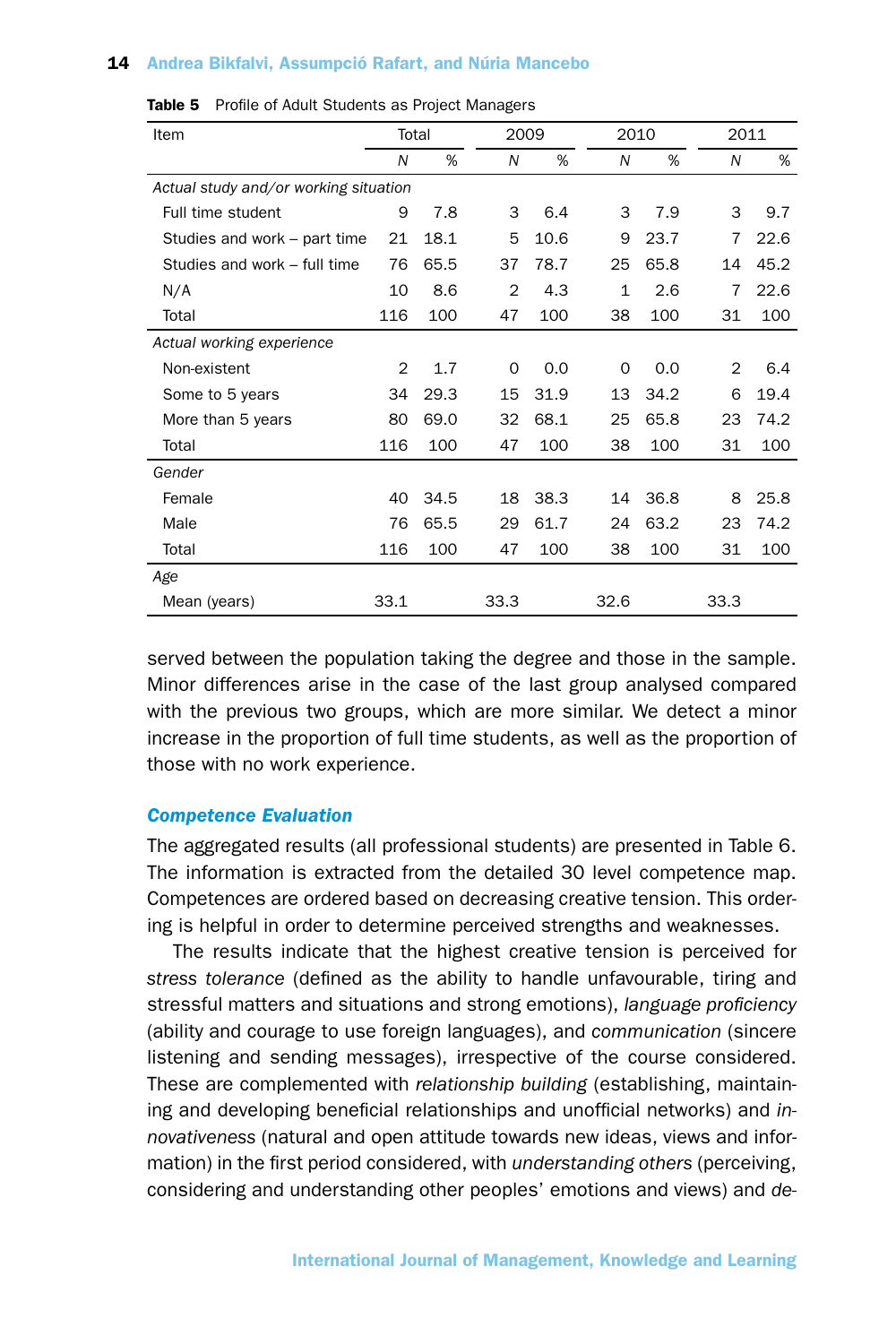| Competences     | Weaknesses | Stress tolerance<br>Language proficiency<br>Relationship building<br>Communication<br>Innovativeness | Language proficiency<br>Stress tolerance<br>Communication<br>Understanding<br>others<br>Decision quality | Stress tolerance<br>Language proficiency<br>Self-assessment<br>Communication<br>Management        |
|-----------------|------------|------------------------------------------------------------------------------------------------------|----------------------------------------------------------------------------------------------------------|---------------------------------------------------------------------------------------------------|
|                 | Strengths  | <b>Trustworthiness</b><br>Initiative<br>Emotional awareness<br>Collaboration<br>Commitment           | Conflict management<br><b>Trustworthiness</b><br>Initiative<br>Commitment<br>Self-confidence             | <b>Trustworthiness</b><br>Developing others<br>Emotional awareness<br>Initiative<br>Collaboration |
|                 | Strengths  | Self-knowledge                                                                                       | Self-knowledge                                                                                           | Empathy                                                                                           |
| groups<br>Comp. | Weaknesses | Motivating oneself<br>Empathy<br>Social skills<br>Self-control<br>Cognitive capability               | Motivating oneself<br>Social skills<br>Empathy<br>Self-control<br>Cognitive capability                   | Self-knowledge<br>Motivating oneself<br>Social skills<br>Cognitive capability<br>Self-control     |

Table 6 Status of Competences and Competence Groups

*cision quality* (making decisions based on high principles, goals and values) in the second period, and *self-assessment* (understanding one's own weaknesses and strengths) and *management* (management focusing on matters) in the most recent evaluation.

Conversely, professional adult students feel themselves to be strong in *initiative* (perceiving opportunities, seizing opportunities and ability to create new opportunities) and *trustworthiness* (honesty and following professional ethics).

Table 6 also groups the 30 competences into 6 groups of competences. The results show major development opportunities in *cognitive capabilities,* a competence group that includes analytical thinking, conceptual thinking and language proficiency followed by *self-control.* These results are in line with the fact that adults are willing to undertake new learning and they perceive their being (again) in an educational centre as an opportunity.

The purpose of this section was to provide an overview of the personal vision of adult students in relation to competences through self-evaluation. In the following section, we present the results that reflect the opinions and attitudes collected through the post-evaluation questionnaire.

## *Competence Post-Evaluation*

The post-evaluation questionnaire gathers data grouped under the following main areas of interest: the contribution of education to competence development compared with professional experience, willingness to improve, subjective validation of the tool, factors hampering competence development, and demographic characteristics of the respondent (age, gender, pro-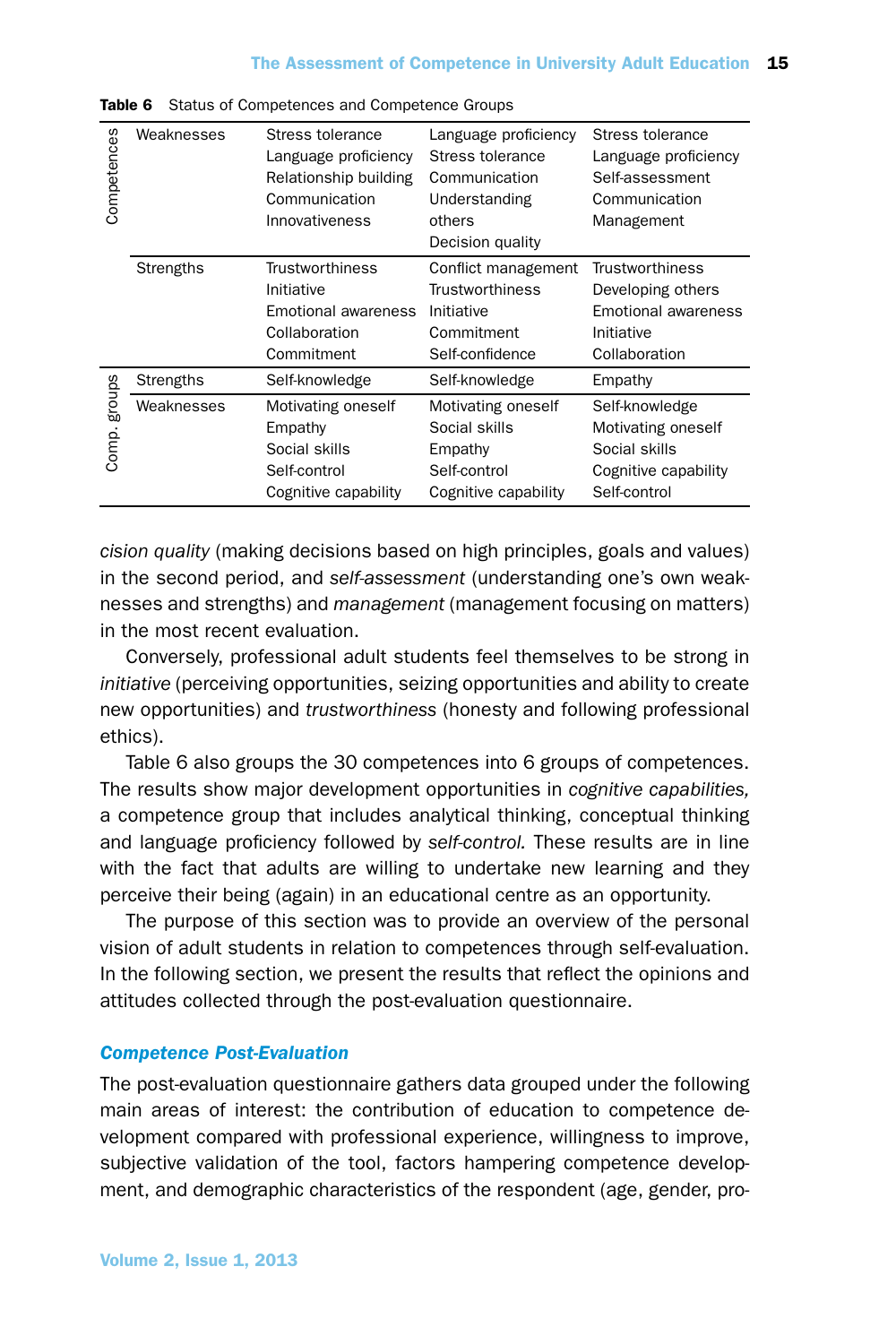Table 7 The Contribution of Education and Professional Experience to Competence Development

| Competences      | Self | Self              | Empathy | Motivating | Cognitive  | Social |
|------------------|------|-------------------|---------|------------|------------|--------|
|                  |      | control knowledge |         | oneself    | capability | skills |
| Prof. experience | 5.1  | 4.8               | 4.9     | 5.1        | 5.0        | 5.2    |
| Education        | 3.7  | 3.8               | 4.1     | 4.5        | 4.6        | 4.6    |

Table 8 Need for Change and Intention to Change

| Competences         | Self<br>knowledge | Motivating<br>oneself | Self<br>control | Social<br>skills | Empathy | Cognitive<br>capability |
|---------------------|-------------------|-----------------------|-----------------|------------------|---------|-------------------------|
| Necessity to change | 3.7               | 3.9                   | 4.2             | 4.3              | 4.3     | 4.4                     |
| Intention to change | 4.7               | 4.9                   | 5.1             | 5.0              | 4.8     | 5.1                     |

fessional experience). This last group of data has already been discussed in the opening of this section.

If competences are knowledge in practice, we believe that education and professional experience are the main contributors to competence development. We asked adult students to assess whether education and professional experience are relevant in competence development, and if they are, to what extent. The responses (see Table 7), rated on a standard 7 point Likert scale of agreement, show that irrespective of the competence groups considered, professional experience is seen as a stronger contributor than formal education. In the view of adult students, education contributes to the development of social skills, cognitive capability and motivating oneself, while professional experience develops self-control, self-motivation and social skills. There was stronger consensus around the role of professional experience.

Another interesting point is the degree of consensus on the need for change and the actual intention to change. The pattern of results show consistency in terms of the gap between these two items, with the obvious trend that respondents assign higher levels of agreement to the intention to change. The results in Table 8 are arranged according to a decreasing perceived need for change. It is interesting to observe that adult students express the greatest need for change and the strongest intention to change in relation to cognitive capability. This may, to some extent, be described as motivation to learn.

It is interesting to observe that intention exceeds necessity to change. A strong intention towards change is synonymous with high disposition and immediate action implementation as a contributor to competence development. This represents a very positive starting point of the complex process of competence development. However, it should be complemented with a clear action plan formulated by the student and agreed with his/her tutor or teacher.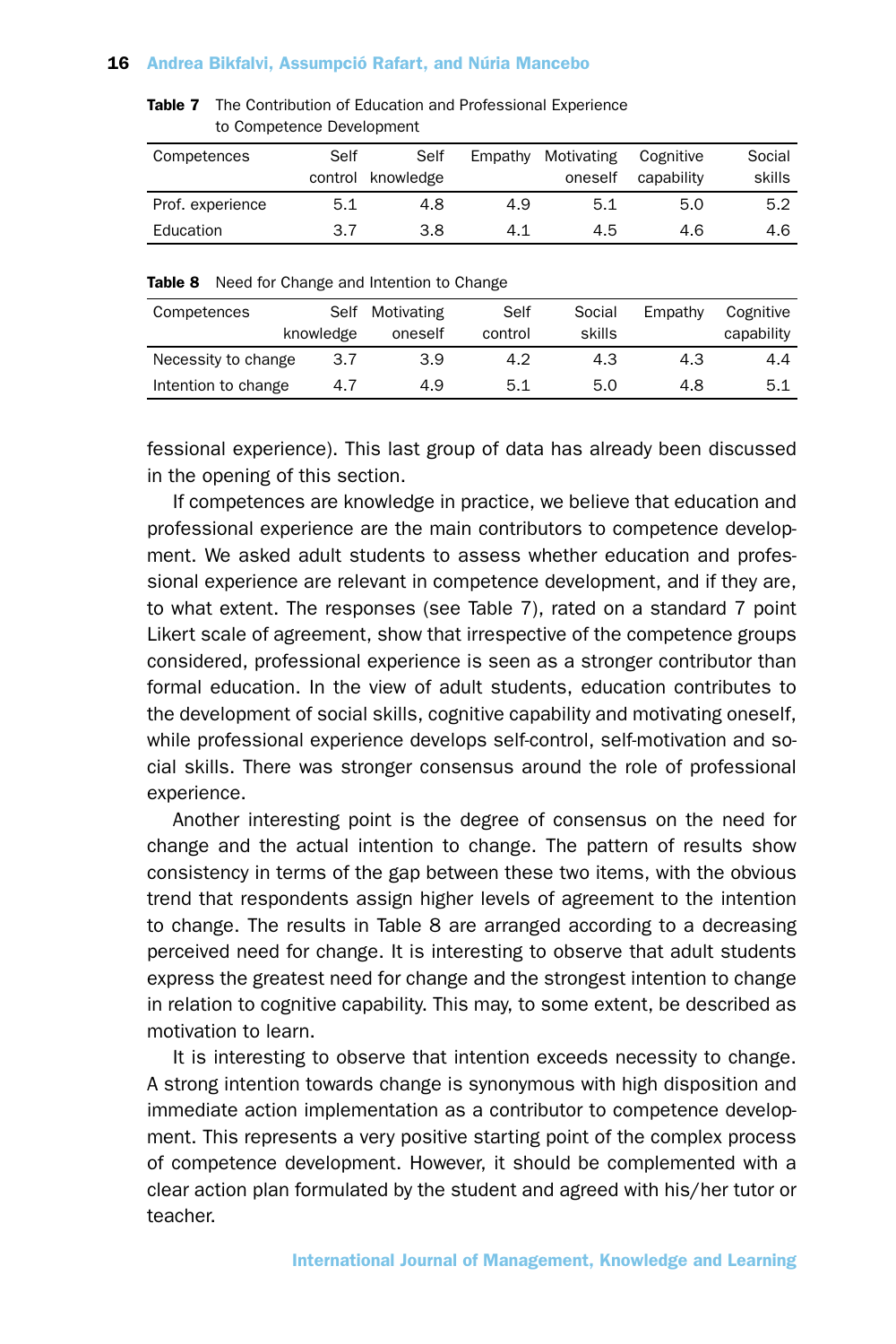

Figure 2 Barriers for Competence Development

| Competences          | (1) | (2) | (3) | (4) | (5) |
|----------------------|-----|-----|-----|-----|-----|
| Empathy              | 3%  | 9%  | 30% | 29% | 30% |
| Self Knowledge       | 6%  | 13% | 20% | 29% | 32% |
| Motivating oneself   | 5%  | 10% | 19% | 37% | 28% |
| Cognitive capability | 5%  | 7%  | 23% | 33% | 32% |
| Self control         | 5%  | 10% | 18% | 38% | 29% |
| Social skills        | 3%  | 10% | 15% | 30% | 42% |

#### Table 9 Subjective Validity of the Tool

Notes (1) strongly disagree, (2) disagree, (3) neither agree nor disagree, (4) agree, (5) strongly agree.

Once necessity and intention to change are assessed, it is interesting to tackle whether a specific circumstance acts as a barrier or hampering factor. Arranged from more to less importance in Figure 2, the lack of time for education, schedule issues, economic problems and work-life balance are the main difficulties for competence development. Geographical distance and gender issues are less relevant.

Since the present study introduces a new tool for competence selfassessment, it is important to assess the degree to which respondents consider the tool to be valid. The results shown in Table 9 indicate substantial levels of agreement in all considered competence groups. The lowest level of agreement (as a sum of the *agree* and *strongly agree* options) was 58% in the case of empathy, followed by 61% for self-knowledge, 64% for motivating oneself, 65% for cognitive capability, 67% for self-control and finally 72% for social skills.

## Discussion of Implications

Our research has a series of possible implications both for research and for the practitioner community, which are detailed below.

#### *Research Implications and Originality/Value*

The *Human Resource Management Review* devoted two Special Issues in 2009 to the discussed issue; namely, one to collecting *emerging trends* in the field and the other to highlight *critical issues* in HRM theory and research. It stated that research involves extending previous work by a)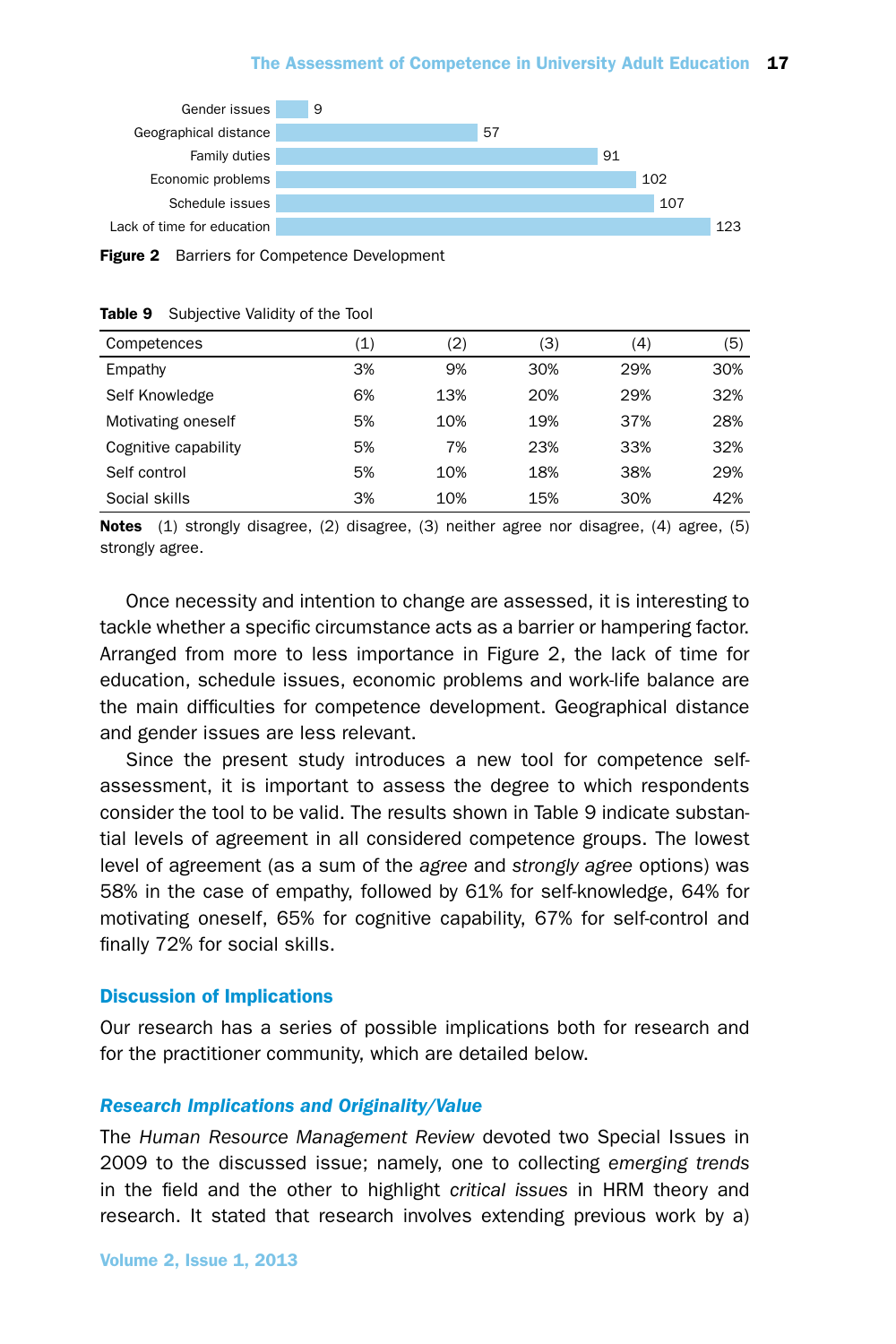using a different subject population, b) using a different operationalization of one or more variables, c) including different levels of a variable than were studied previously, d) simultaneously examining two variables that have in the past only been studied independently, e) including potential mediating and moderator variables, or f) extending previous work in a variety of other ways.

Accordingly, we first explore an emerging field of HRM – competence assessment and development. Second, we bring valuable empirical evidence provided by a special subject population, adult students who have considerable professional experience in a field characterized by project-based work. They return to university to achieve a higher education degree. Third, we manage examined individuals' visions of competence from a global, aggregate, and group perspective.

Complementarily, this study has a series of practical implications which will be discussed briefly in the following.

# *Practical Implications*

The practical implications of the study are various, according to the actors and institutions involved.

*Individuals,* adults in this case, gain knowledge and visual representation of their own perception of their level of competence necessary to perform project management. The results of self-evaluation are immediate and easy-to-understand. They represent a possible starting point towards a professional development plan. Once self-evaluation has been formally performed, students become more aware of possible development gaps and they may become more committed to change. Active managing of the learning process is part of the same student-centred learning model. ICTs offer a wide range of tools in the educational area – digital content, knowledge sharing platforms, communication – and they also generate positive attitudes. In the case of our specific study, we believe that students show a rather proactive attitude towards the competence aspect of their curricula.

Group level results are important for *teachers/educators* in order to orient their regular activity towards more innovative student-centred teaching/learning that takes into account the diversity of learners. This is considered a critical issue in recent HR management trends. Developing competences has become an important complement to regular teaching/learning. If educational centres promote a competence culture, teachers should be their voice. They might experiment with important changes in both working methods and material provided to students. An illustrative example is Spanish students' relatively low level of English language knowledge. This is reflected in the competence assessment map, where language proficiency is detected as a desired priority development area. Students are often ret-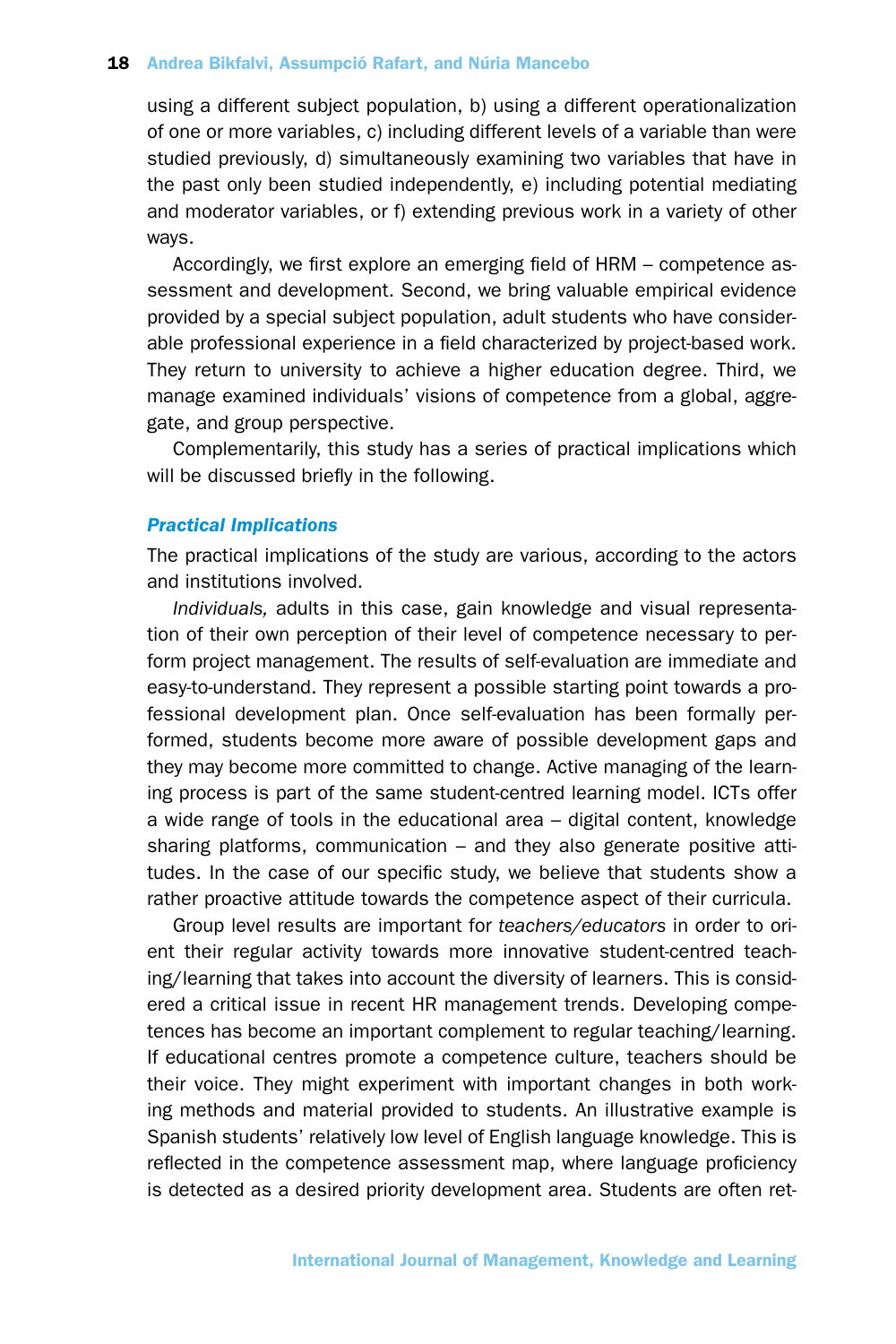icent about reading and handling tasks based on the material provided in a foreign language. Once both students and educators are aware of the development areas and they share the common objective of improvement through learning, a new situation is created. It generates commitment on all sides; the achievement of the goal is made more probable. Another issue concerns individual tutorial activity. The guiding role of teachers can be adapted to personal competence specificities and needs, consequently, a more customized system of tutoring is possible. This later could turn into better student results and greater student satisfaction.

*Educational management* or committees in charge of improving the quality of teaching can enrich their inputs with competence-base knowledge. Overall, competences can be considered a measure of superior work performance. It is the aim of any educational institution to provide competent graduates to the labour market, and to improve the levels of those who are already in the labour market. Students' work performance is a result of their previous educational experience and evaluation of competences is important from this point of view. Competence assessment, or in its more advanced form, university competence certification (as in the case of some UK universities) can make the difference between competitors. Another strategic argument is that competence development of students is a relatively new area of intervention for teaching staff. Specific training, tools and methods should be provided at this early stage in order to ensure, first, a positive attitude on the part of teachers/educators towards the topic, and second, that appropriate actions are taken to handle this new scenario.

# **Conclusions**

In the new era of education based on *student-centred teaching/learning,* didactic approaches are increasing in importance. Managing student diversity, responding to their particular needs, cooperating with them, and having common objectives are some of the principles of modern universities. Competence assessment and development is a relatively recent issue that needs to be considered alongside older concerns, and research in the field of university competence development is still at a very early stage.

This article has explored the results of a self-evaluation of project management competences by a group of adult students. Linking regular teaching with competence development is a challenging task. Universities developed the framework, designed the strategy, formulated the objectives and ICT makes it feasible in practice. Although regular teaching has standard performance evaluation systems, at this stage, we still lack measurement tools to evaluate competence performance.

In this article we have presented a web-based tool to evaluate competences. We have illustrated its use and provided empirical evidence of its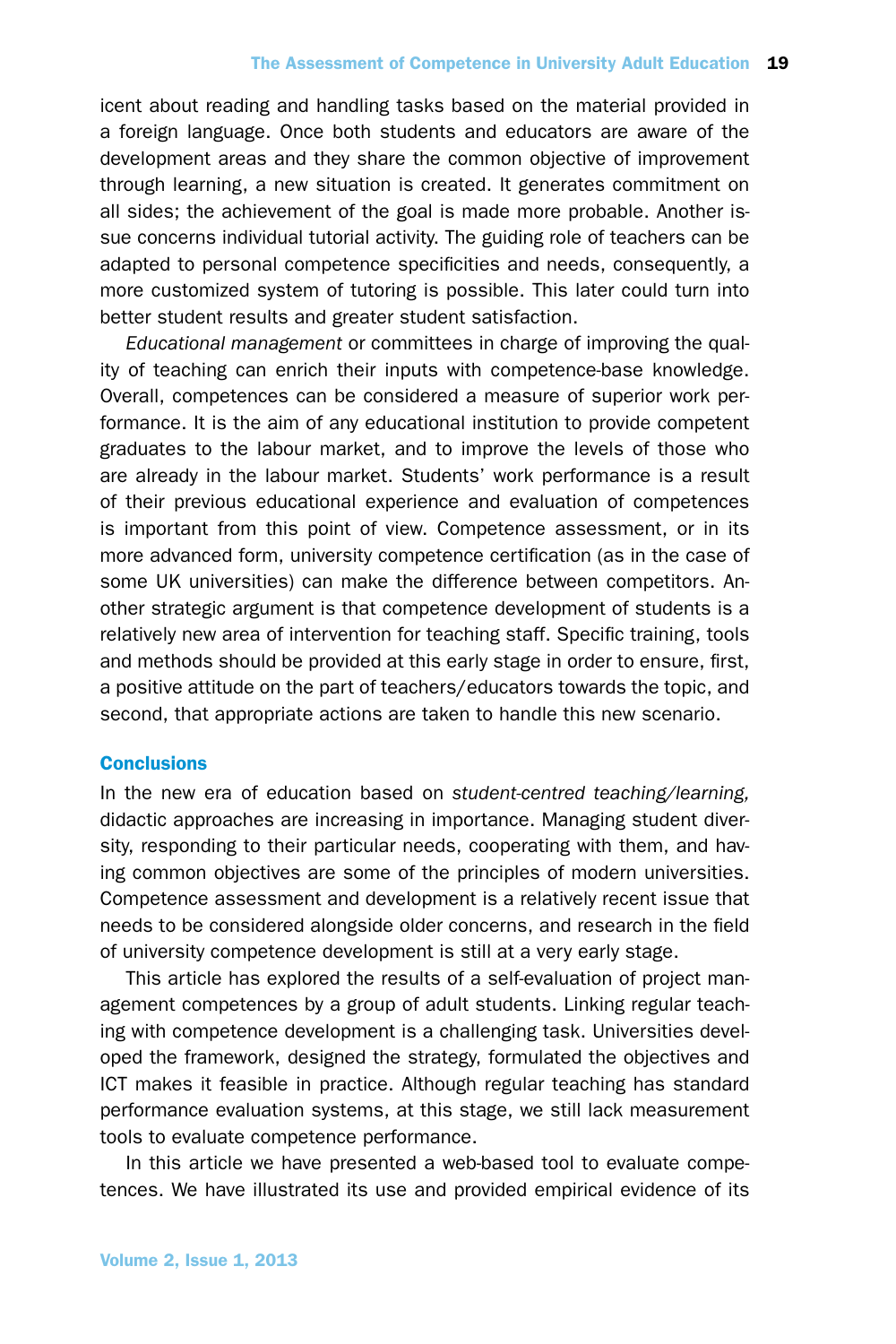perceived validity. The choice of competence assessment tool is of vital importance in evaluating outcomes. In our view, the most important issue in the evaluation is the detection of development gaps and the generation of awareness regarding these gaps. Intention and motivation towards change are also stimulated. The tool presents reasonable acceptance levels and it has a series of advantages for the different communities involved.

Generating knowledge and learning on a continuous basis should be a priority for both individuals and organizations. Universities, by their nature, provide a good example of this notion. Adult individuals represent a relatively neglected target of the universities. Traditional business concepts, such as competences, innovation, and service-orientation, call for higher quality and, consequently, radical changes in the system. This paper attempts to combine all these elements and test them in a middle-sized, non-elite higher education institution in Spain. It is likely that there will be parallel developments, and the results may be applicable, in many similar organizations worldwide.

Future research should address the extension of the present results, broken down by gender, as well as the application of more sophisticated statistical approaches. It is important for universities to expand and diversify their target population, while international comparisons and detailed analysis of some specific competences (like *innovation* or *initiative*) are planned future priorities.

#### **References**

- American Library Association (1926). *Libraries and adult education: Report of a study made by the American Library Association.* Chicago, Il: American Library Association.
- Aramo-Immonen, H., Koskinen, K. U., & Porkka, P. L. (2011). The significance of formal training in project-based companies. *International Journal of Managing Projects in Business, 4*(2), 257–273.
- Bikfalvi, A., Llach, J., Kantola, J., Marques, P., & Mancebo, N. (2007). Complementing education with competence development: An ICT-based application. *International Journal of Management in Education, 1*(3), 231–250.
- Boyatzis, R. E. (1982). *The competent manager.* Hoboken, NJ: Wiley.
- Chang, Y., Eklund, T., Kantola, J., & Vanharanta, H. (2009). International creative tension study of university students in South Korea and Finland. *Human Factors and Ergonomics in Manufacturing & Service Industries, 19*(6), 528–543.
- Chang, Y., Kantola, J., & Vanharanta, H. (2007). A study of creative tension of engineering students in Korea. *Human Factors and Ergonomics in Manufacturing & Service Industries, 17*(6), 511–520.
- Commission of the European Communities. (2006). *Adult learning: It is never too late to learn* (Communication from the Commission COM (2006) 614 final). Brussels: Commission of the European Communities.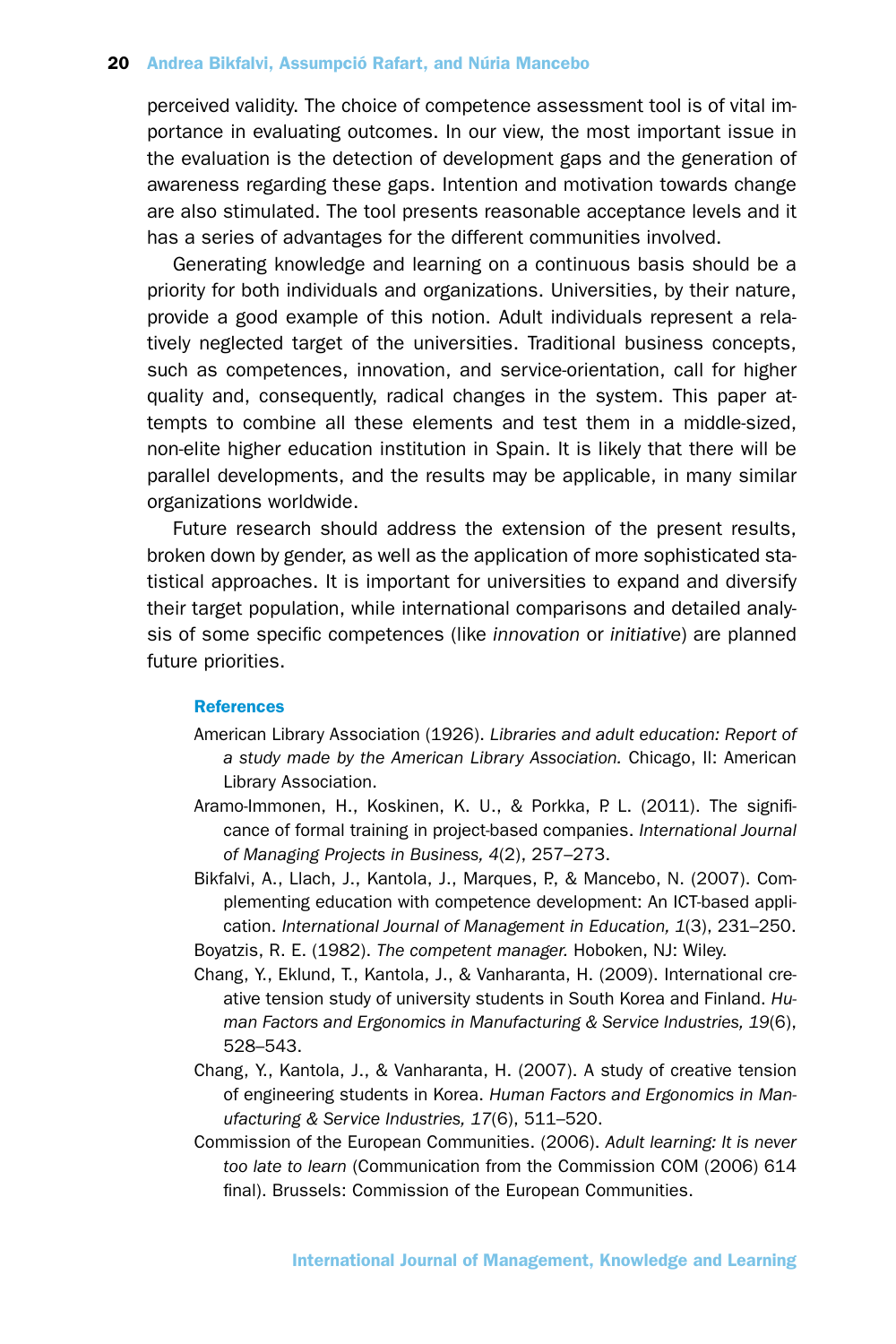- Dencker, J., Joshi, A., & Marocchio, J. (2008). Towards a theoretical framework linking generational memories to workplace attitudes and behaviours. *Human Resource Management Review, 18*(3), 180–187.
- DeSeCo. (N. d.). *Definition and selection of competencies: Theoretical and conceptual foundations.* Retrieved from http://www.deseco.admin.ch
- Directorate-General for Education and Culture. (2011). *Pre-study on the role of higher education institutions as providers of continuous professional learning and adult education.* Retrieved from http://ec.europa.eu/education/ more-information/doc/2011/higher\_en.pdf
- Draganidis, F., & Mentzas, G. (2006). Competency based management: A review of systems and approaches. *Information Management & Computer Security, 14*(1), 51–64.
- European Association for the Education of Adults. (2006). Adult education trends and issues in Europe. Retrieved from http://ec.europa.eu/ education/doc/reports/doc/adulttrends.pdf
- European Association of Universities. (2008). *European universities' charter on lifelong learning.* Brussels: European Association of Universities. http: //www.eua.be/fileadmin/user\_upload/files/Publications/European \_Universities\_\_Charter\_on\_Lifelong\_learning.pdf
- Employment and Training Administration. (2007). *Adult learners in higher education barriers to success and strategies to improve results* (ETA Occasional Paper 2007-03). Washington, DC: Office of Policy Development and Research.
- Fogg, C. D. (1999). *Implementing your strategic plan: How to turn 'intent' into effective action for sustainable change.* New York, NY: American Management Association.
- Kantola, J., Karwowski, W., & Vanharanta, H. (2011). Managing managerial mosaic: The Evolute methodology. In *Electronic globalized business and sustainable development through IT management: Strategies and perspectives* (pp. 77–89). Hershey, PA: IGI Global.
- Kantola, J., Vanharanta, H., & Karwowski, W. (2005). The Evolute system: A co-evolutionary human resource development methodology. In W. Karwowski (Ed.), *International encyclopedia of ergonomics and human factors* (pp. 2894–2900). Boca Raton, FL: CRC Press.
- Kasworm, C. E. (1990). Adult undergraduates in higher education: A review of past research perspectives. *Review of Educational Research, 60*(3), 345– 372.
- International Project Management Association. (2006). *IPMA Competence Baseline Version 3.0.* Nijkerk, The Netherlands: IPMA.
- Liakhovitski, D., Stone-Romero, E., & Jaccard, J. (2008). Strategies for detecting joint dichotomous moderators in human resource management research. *Human Resource Management Review, 18*(3), 164–179.
- Liikamaa, K. (2006). *Piilevä tieto ja projektipäällikön kompetenssit* [Tacit Knowledge and Project Managers Competencies]. Tampere, Finland: Tampereen teknillinen yliopisto.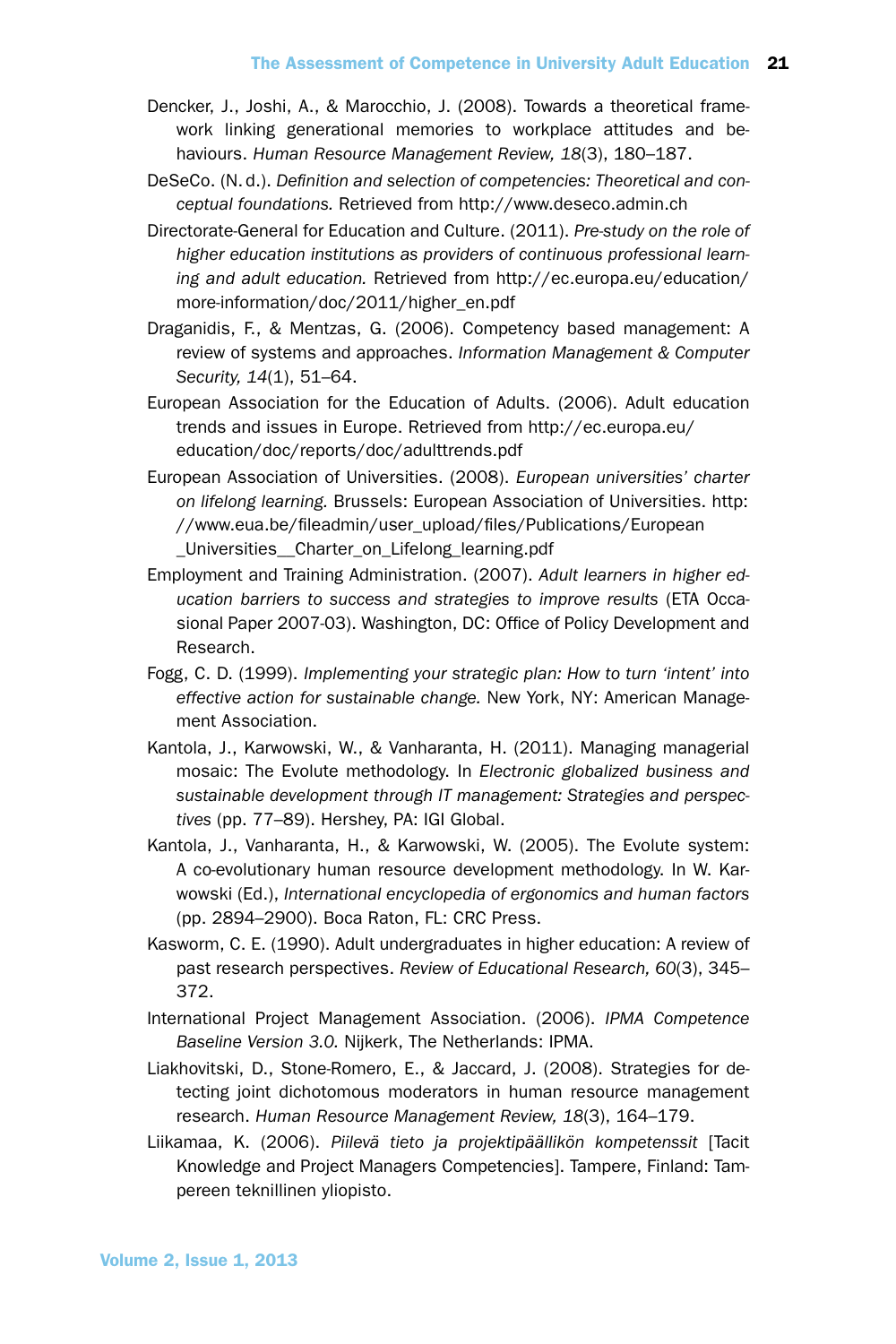- Makatsoris, C. (2009). An information and communication technologiesbased framework for enhancing project management education through competence assessment and development. *Human Factors and Ergonomics in Manufacturing & Service Industries, 19*(6), 544–567.
- National Research and Development Centre for Adult Literacy and Numeracy (2010). *Final report for: Study on European terminology in adult learning for a common language and common understanding and monitoring of the sector.* Retrieved from http://www.pedz.uni-mannheim.de/daten/edz -b/gdbk/10/adultreport\_en.pdf
- Nunnally, J. C., & Bernstein, I. H. (1994). *Psychometric theory* (3rd ed.). New York, NY: McGraw-Hill.
- Powell, R., Smith, R., & Reakes, A. (2003). *Defining common issues across Europe for adult education: Final report.* Retrieved from http://www.leeds .ac.uk/educol/documents/00003622.htm
- Research voor Beleid. (2010). *Key competences for adult learning professionals: Contribution to the development of a reference framework of key competences for adult learning professionals; Final report.* Retrieved from http://ec.europa.eu/education/more-information/doc/2010/keycomp .pdf
- Roberts, G. (1997). *Recruitment and selection: A competency approach.* London, UK: Chartered Institute of Personnel and Development.
- Shippman, J. S., Ash, R. A., Battista, M., Carr, L., Eyde, L. D., Hesketh, B., Kehoe, J., Pearlman, K., & Sanchez, J. I. (2000). The practice of competency modeling. *Personnel Psychology, 53,* 703–740.
- Spencer, L. M., & Spencer, S. M. (1993). *Competence at work: Models for superior performance.* New York, NY: Wiley.
- University of Girona. (2006). *Guide to adaptation to the European Higher Education Area: 1. competences.* Retrieved from http://www.udg .edu/Portals/79/vicerectorats/Docencia%20politica/01\_Guia\_EEES \_eng.pdf

Andrea Bikfalvi is a Lecturer at the University of Girona (Spain). She holds a degree in Business Administration and a PhD in the same area. Her main research interest concerns innovation management in business, education and public administration. She participated and coordinated various regional, national and international research projects in the field of technological and organisational innovation, resulting also in specific international publications and reports. *andrea.bikfalvi@udg.edu*

Assumpció Rafart is a PhD student at the University of Girona, Spain. She carries out intensive teaching in various areas of economics at the Polytechnic School. She has been regularly involved in research related to leadership styles, competence assessment, and development in higher education and the public sector. Her aim is to carry out a doctoral thesis on competence development bringing valuable evidence from all Triple-Helix participants in academia, business, and government. assumpcio. *rafart@udg.edu*